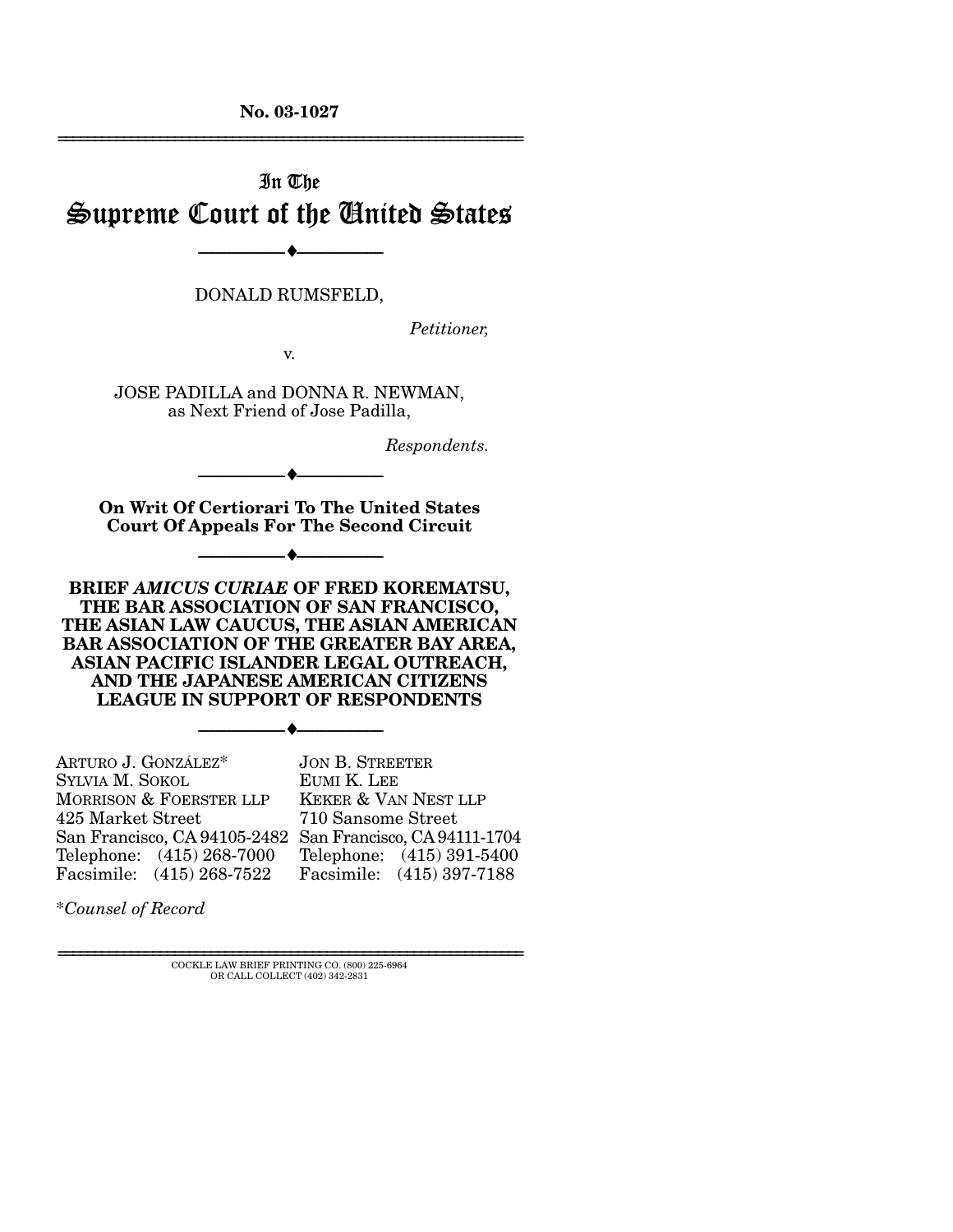## TABLE OF CONTENTS

## Page

|                |                                                                                                                                                                              | iv             |
|----------------|------------------------------------------------------------------------------------------------------------------------------------------------------------------------------|----------------|
|                | STATEMENT OF INTEREST OF AMICI CURIAE                                                                                                                                        | 1              |
|                |                                                                                                                                                                              | $\overline{2}$ |
| A.             |                                                                                                                                                                              | $\overline{2}$ |
| $\mathbf{B}$ . | The Bar Association of San Francisco                                                                                                                                         | $\overline{2}$ |
| $C_{\cdot}$    |                                                                                                                                                                              | 3              |
| D.             | The Asian American Bar Association of the                                                                                                                                    | 3              |
| E.             | Asian Pacific Islander Legal Outreach                                                                                                                                        | 3              |
| F.             | The Japanese American Citizens League                                                                                                                                        | 4              |
|                |                                                                                                                                                                              | 4              |
|                |                                                                                                                                                                              | 6              |
| I.             | THE EXPERIENCE OF AMERICANS OF<br>JAPANESE ANCESTRY DURING THE SEC-<br>OND WORLD WAR HIGHLIGHTS THE NEED<br>FOR A DELICATE BALANCE OF POWER<br>BETWEEN ALL THREE BRANCHES OF | 6              |
|                | Over Fifty Years Ago, The Country De-<br>A.<br>tained 120,000 American Citizens in the                                                                                       | 6              |
|                | The Japanese American Detention Cases<br>В.<br>Demonstrate that the Government's In-<br>definite Incarceration of Mr. Padilla is                                             | 8              |
|                | In Ex Parte Endo, the Court Required<br>1.<br>That Any Implied Statutory Authority                                                                                           | 9              |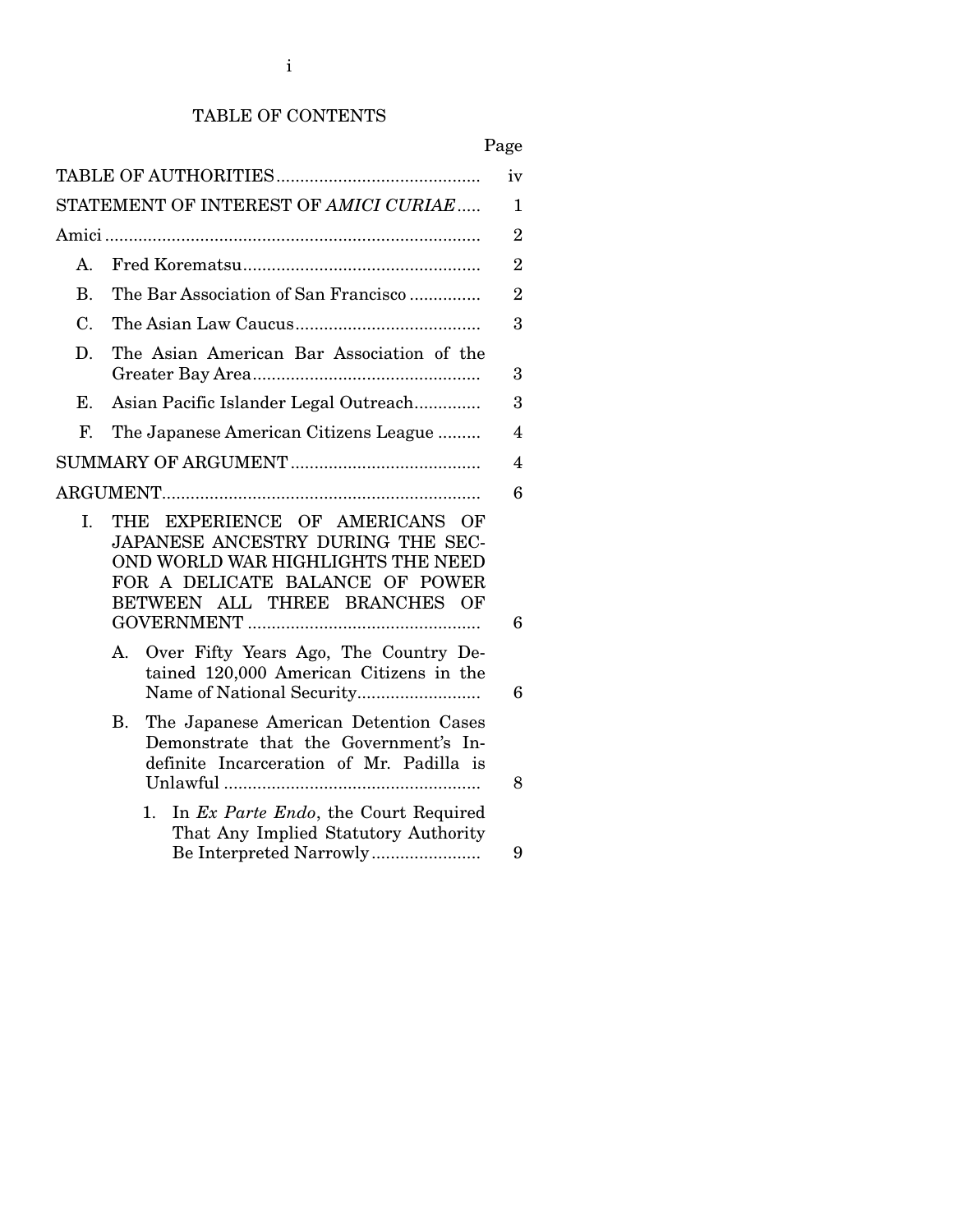#### TABLE OF CONTENTS – Continued

Page

- 2. *Ex Parte Endo* Bars Mr. Padilla's Indefinite Detention .................................. 11
- II. THE EXPERIENCE OF AMERICANS OF JAPANESE ANCESTRY DURING THE SEC-OND WORLD WAR MOTIVATED CONGRESS TO ENACT THE NON-DETENTION ACT, WHICH BARS THE INDEFINITE DETEN-TION OF MR. PADILLA, INCLUDING BY MILITARY AUTHORITIES, WITHOUT CON-STITUTIONAL DUE PROCESS ....................... 12
	- A. The Emergency Detention of 1950 Authorized Detention in Certain Circumstances, But Afforded Greater Procedural Rights than Mr. Padilla Has Received ................... 13
	- B. By Repealing The Emergency Detention Act and Enacting the Non-Detention Act, Congress Made Clear that the Executive Must Have Prior Congressional Approval Before Detaining an American Citizen on American Soil .............................................. 16
		- 1. The Repeal of the Emergency Detention Act of 1950 and Enactment of the Non-Detention Act ................................. 16
		- 2. The Non-Detention Act Bars Mr. Padilla's Indefinite Detention, Including By Military Authorities, Without Due Process ... 19
	- C. Recent Congressional Actions Further Illustrate that the Non-Detention Act Applies to the Present Case........................ 23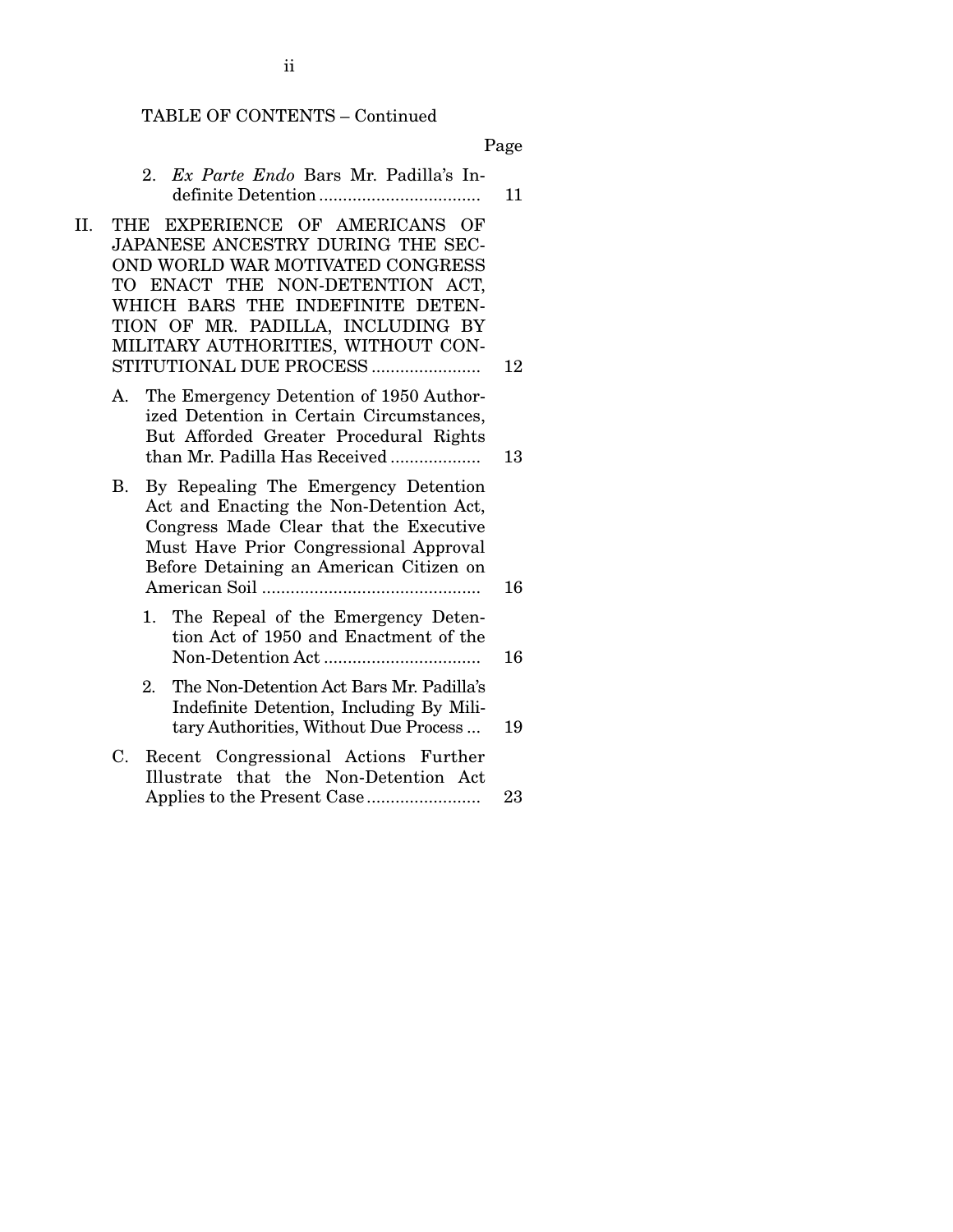iii

## TABLE OF CONTENTS – Continued

Page

| III. "A CONSTANT CAUTION": OUR COUNTRY |    |
|----------------------------------------|----|
| CANNOT FORGET THE LESSONS LEARNED      |    |
| FROM THE DETENTION OF JAPANESE         |    |
| AMERICAN CITIZENS AND THE PASSAGE      |    |
|                                        | 25 |
|                                        | 29 |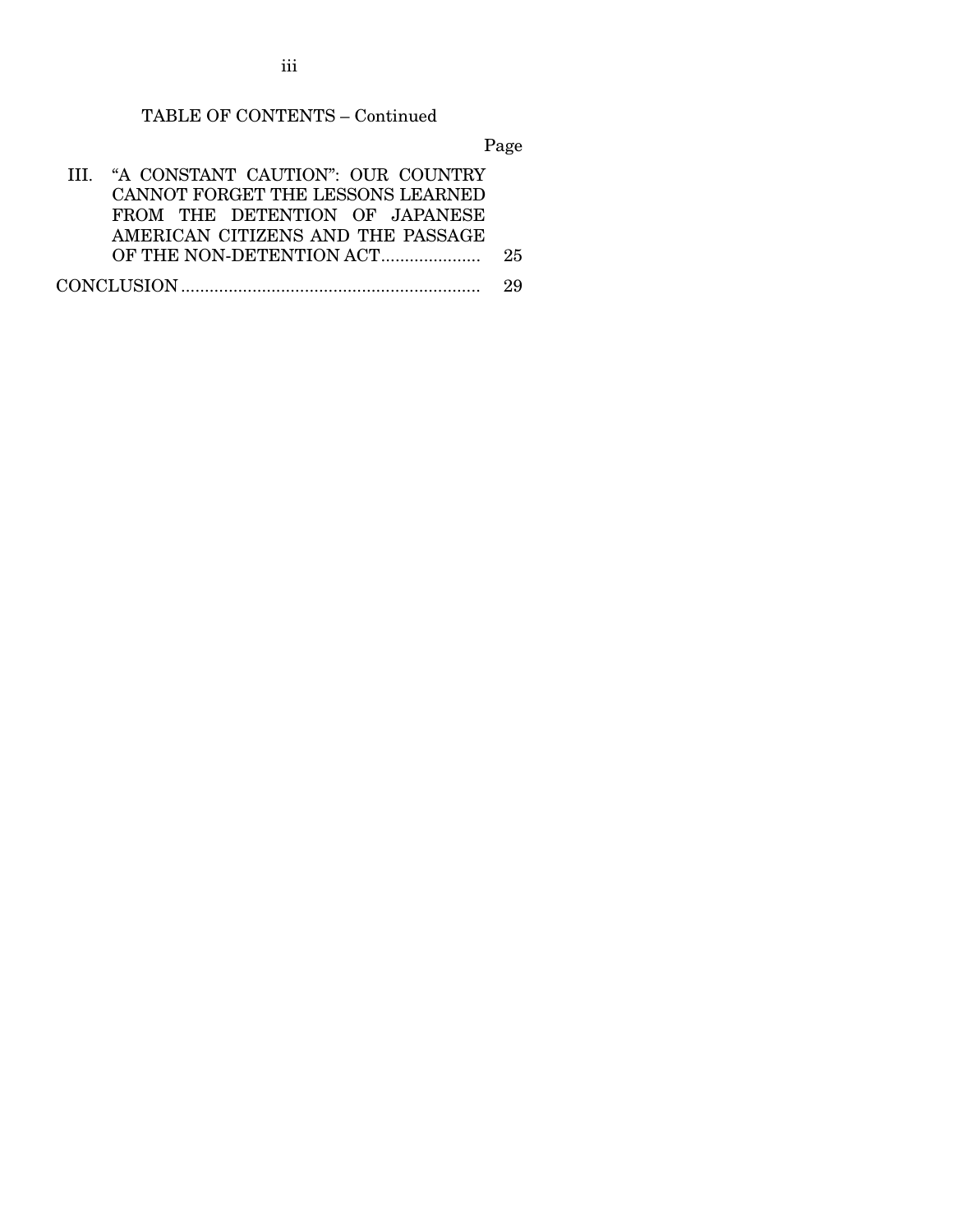## TABLE OF AUTHORITIES

## Page

## FEDERAL CASES

| Hirabayashi v. United States, 320 U.S. 81 (1943) 6, 9, 22   |  |  |
|-------------------------------------------------------------|--|--|
|                                                             |  |  |
| Korematsu v. United States, 584 F. Supp. 1406               |  |  |
| Korematsu v. United States, 323 U.S. 214 (1944) 9, 22       |  |  |
|                                                             |  |  |
| Rumsfeld v. Padilla, 352 F.3d 695 (2d Cir. 2003) 12, 20, 22 |  |  |
|                                                             |  |  |
| Youngstown Sheet & Tube Co. v. Sawyer, 343 U.S.             |  |  |

## FEDERAL STATUTES

| Authorization for Use of Military Force, Pub. L. No. |  |  |  |
|------------------------------------------------------|--|--|--|
|                                                      |  |  |  |
| Emergency Detention Act, formerly 50 U.S.C.          |  |  |  |
| Non-Detention Act, 18 U.S.C. § 4001(a) (2004) passim |  |  |  |
|                                                      |  |  |  |

## LEGISLATIVE HISTORY

| 117 Cong. Rec. H31534-31782 (daily ed. Sept. 13, |  |
|--------------------------------------------------|--|
|                                                  |  |
|                                                  |  |
|                                                  |  |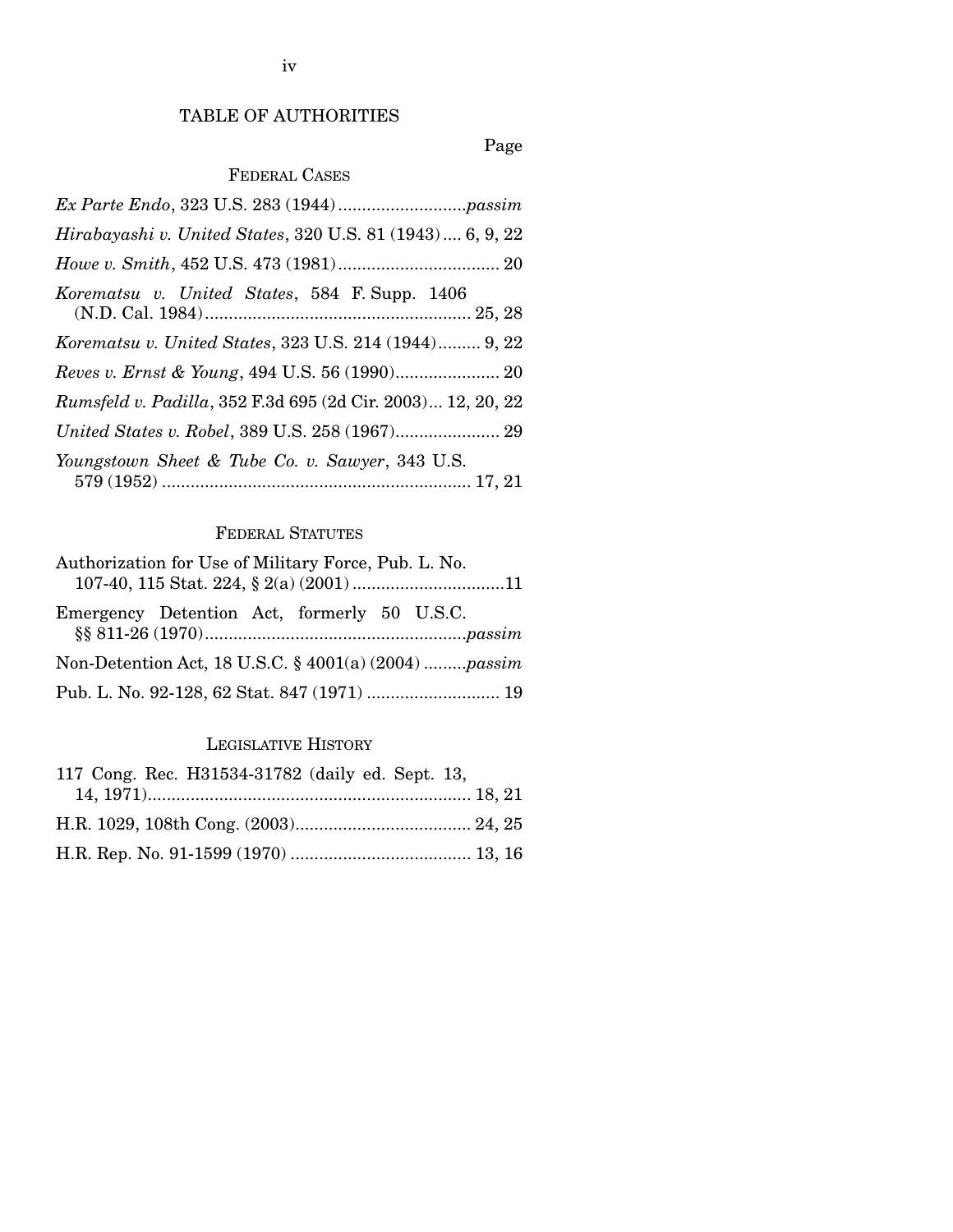Page

| H.R. Rep. No. 92-116 (1971) 13, 16, 17, 18, 23    |  |
|---------------------------------------------------|--|
| H.R. Rep. No. 92-234 (1971)  13, 14, 18, 19, 22   |  |
| Proclamation No. 4417, 41 Fed. Reg. 35,7741 (Feb. |  |

#### **MISCELLANEOUS**

| Bruce Ackerman, The Emergency Constitution, 113                                                                                                              |
|--------------------------------------------------------------------------------------------------------------------------------------------------------------|
| Commission on Wartime Relocation and Intern-<br>ment of Civilians, <i>Personal Justice Denied</i> (Tet-                                                      |
| Jennifer K. Elsea, Congressional Research Service,<br>Detention of American Citizens as Enemy Com-<br><i>batants</i> (citing H.R. Rep. No. 92-116 $(1971)$ , |
| Eugene Kontorovich, Liability Rules for Constitu-<br>tional Rights: The Case of Mass Detentions, 56                                                          |
| Natsu Taylor Saito, Justice Held Hostage: U.S.<br>Disregard for International Law in the World<br>War II Internment of Japanese Peruvians $-A$               |
| Press Release, Adam Schiff, Rep. Adam Schiff<br>Urges Congress to Act on Enemy Combatants<br>Issue in Wake of Supreme Court Decision to Hear                 |
| Susan Kiyomi Serrano & Dale Minami, Korematsu<br>v. United States: A "Constant Caution" In a Time                                                            |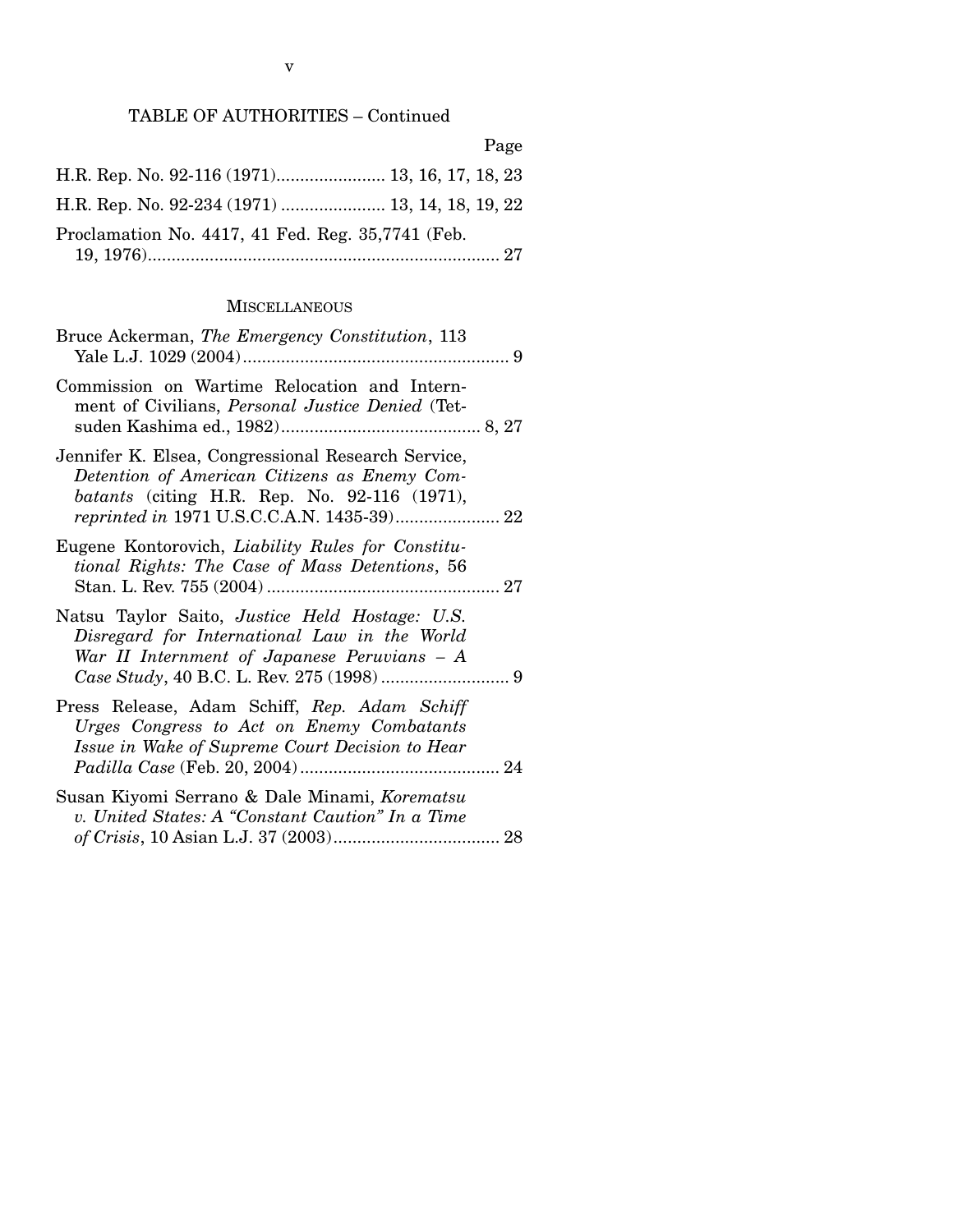vi

## TABLE OF AUTHORITIES – Continued

Page

| Steven I. Vladeck, The Detention Power, 22 Yale L. |  |
|----------------------------------------------------|--|
|                                                    |  |

Frank H. Wu, Profiling in the Wake of September 11: *The Precedent of the Japanese American Internment*, 17 Crim. Just. 52 (2002)................................ 27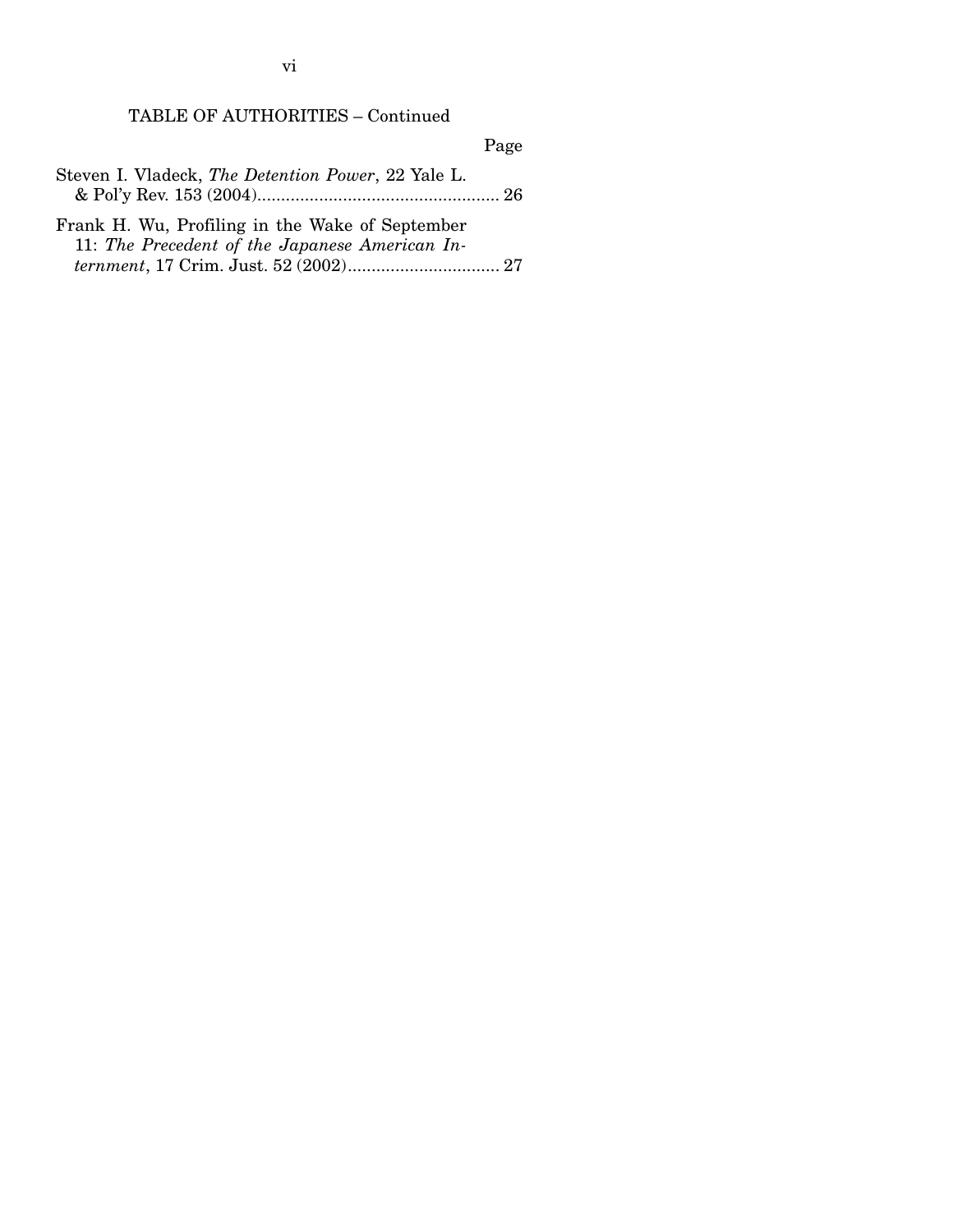#### **STATEMENT OF INTEREST OF** *AMICI CURIAE*

 *Amici* are Fred Korematsu, the Bar Association of San Francisco, the Asian Law Caucus, the Asian American Bar Association of the Greater Bay Area, Asian Pacific Islander Legal Outreach, and the Japanese American Citizens League.<sup>1</sup> Amici all share an interest in defending the rights and liberties of individuals. One of the most important ways to ensure that individuals will enjoy their federal constitutional rights is by maintaining the delicate balance of power between all three branches of Government, even in exigent circumstances.

 *Amici* share an interest in making sure that the Executive does not act alone in detaining American citizens on United States soil indefinitely, without charges or access to counsel. They fear that, by allowing the Executive Branch to decide unilaterally who to detain, and for how long, our country will repeat the same mistakes of the past. The maintenance and promotion of the delicate balance of power between all three branches of government is key to the missions to which *amici* are dedicated, and to avoiding the struggles that Mr. Korematsu and others have faced.

<sup>&</sup>lt;sup>1</sup> Under Rule 37.6, *amici* note the following: Both parties have consented to the filing of this brief. None of the parties to the case authored the brief. The law firms of Morrison & Foerster and Keker & Van Nest paid for all fees and costs associated with the drafting and filing of this brief.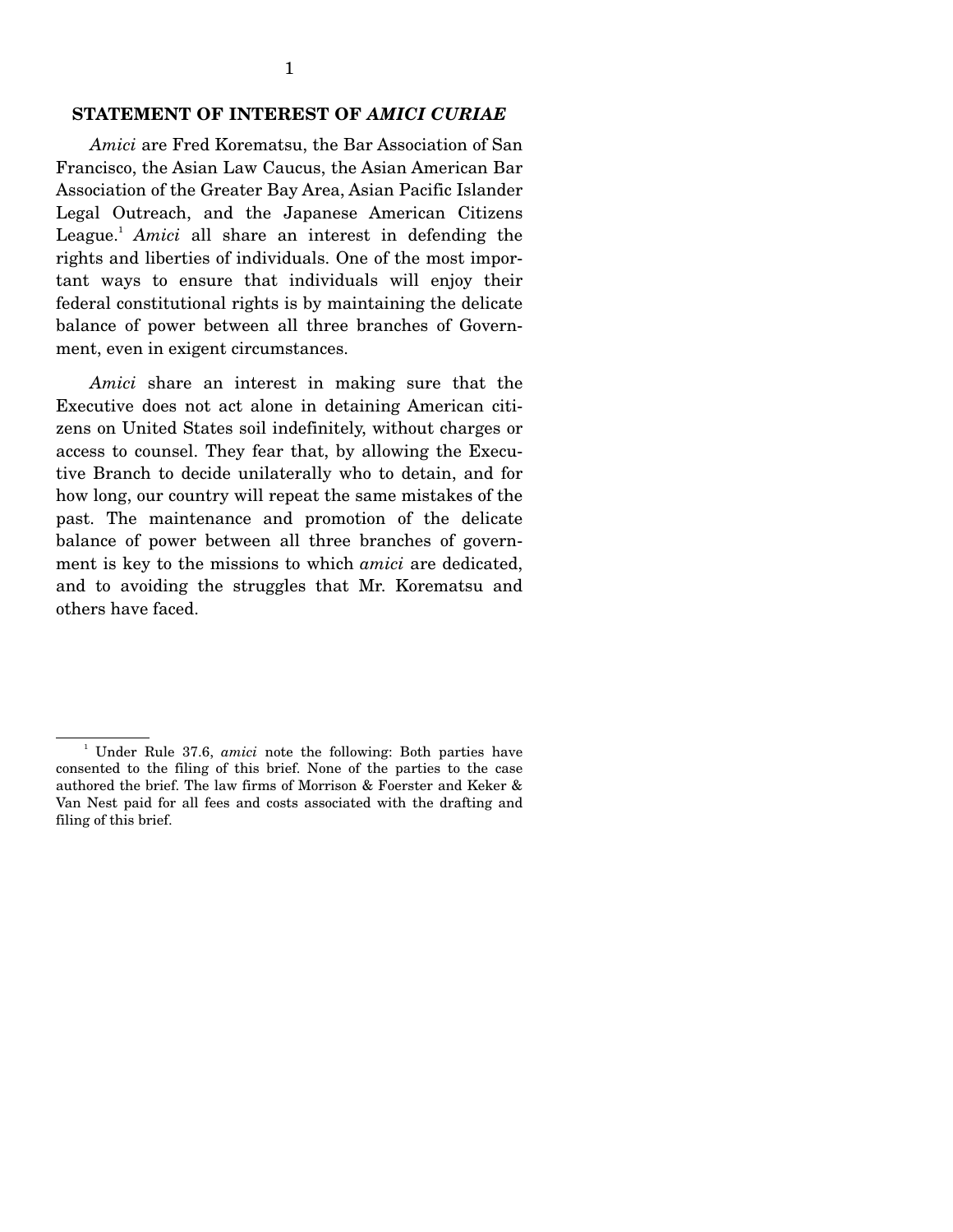#### *Amici*

#### **A. Fred Korematsu**

 Mr. Korematsu challenged the constitutionality of Executive Order No. 34, one of a number of Executive Orders issued in early 1942 authorizing the internment of all persons of Japanese ancestry on the West Coast of the United States. He was convicted and sent to prison. His conviction was vacated 40 years later.

 In 1998, when Mr. Korematsu was awarded the Presidential Medal of Freedom, he stated that "[w]e should be vigilant to make sure this will never happen again."<sup>2</sup> He is dedicated to ensuring that United States citizens not be detained without due process of law, and that our government not forget the slights of its past.

#### **B. The Bar Association of San Francisco**

 The Bar Association of San Francisco is a nonprofit voluntary membership organization of attorneys, law students, and legal professionals in the San Francisco Bay Area. Founded in 1872, the Bar Association of San Francisco enjoys the support of over 9,900 individuals, as well as 400 sponsor firms, corporations, and law schools.

 Many of the events surrounding the internment of Japanese Americans, including the prosecution of Mr. Korematsu, occurred in the San Francisco Bay Area. Because those events are bound up with the history of the

<sup>&</sup>lt;sup>2</sup> President Clinton's remarks at the Presidential Medal of Freedom Ceremony for Fred Korematsu on January 18, 1998 at http:// www.medaloffreedom.com/FredKorematsu.htm.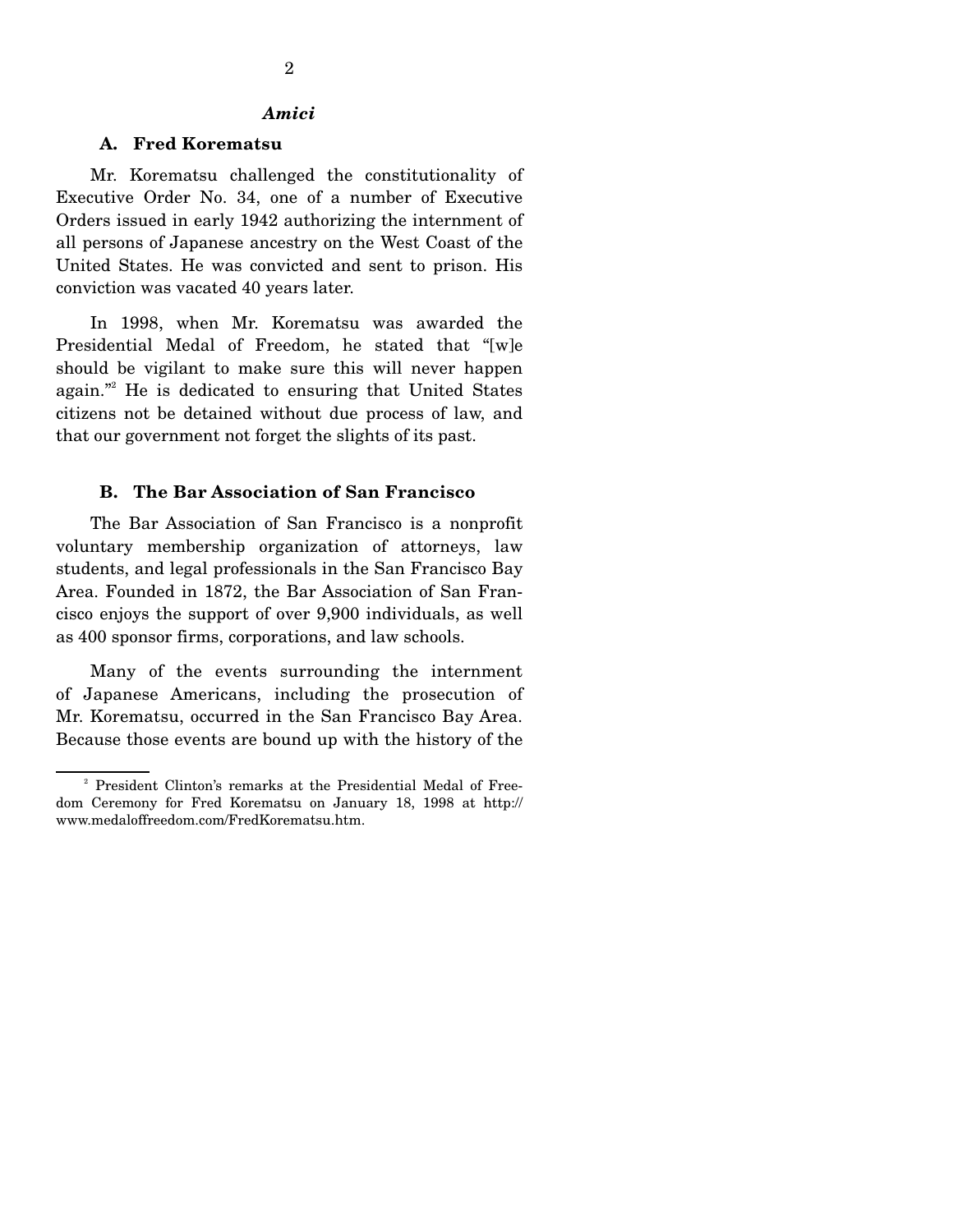San Francisco Bay Area during the Second World War, the Bar Association of San Francisco has a particularly strong interest in ensuring that the legal misjudgments that were made in connection with the exclusion orders do not occur again.

#### **C. The Asian Law Caucus**

 The Asian Law Caucus is a non-profit organization providing legal services to all sectors of our society with a specific focus directed toward addressing the needs of lowincome Asian and Pacific Islanders. The Asian Law Caucus, which was founded in 1972, is the nation's oldest legal organization addressing the civil rights of Asian and Pacific Islander communities. It is dedicated to the pursuit of equality and justice for all sectors of society.

#### **D. The Asian American Bar Association of the Greater Bay Area**

 The Asian American Bar Association of the Greater Bay Area was founded in 1976 as a vehicle for Asian American attorneys to speak out on issues of concern to the community. With a membership of more than 500 attorneys, it is one of the largest ethnic bar associations in the nation and has participated in many amicus briefs in its 28 year history.

#### **E. Asian Pacific Islander Legal Outreach**

 Asian Pacific Islander Legal Outreach is a non-profit, community-based organization that provides legal services. Formed in 1975 to provide legal advocacy to Asian and Pacific Islander communities in San Francisco and the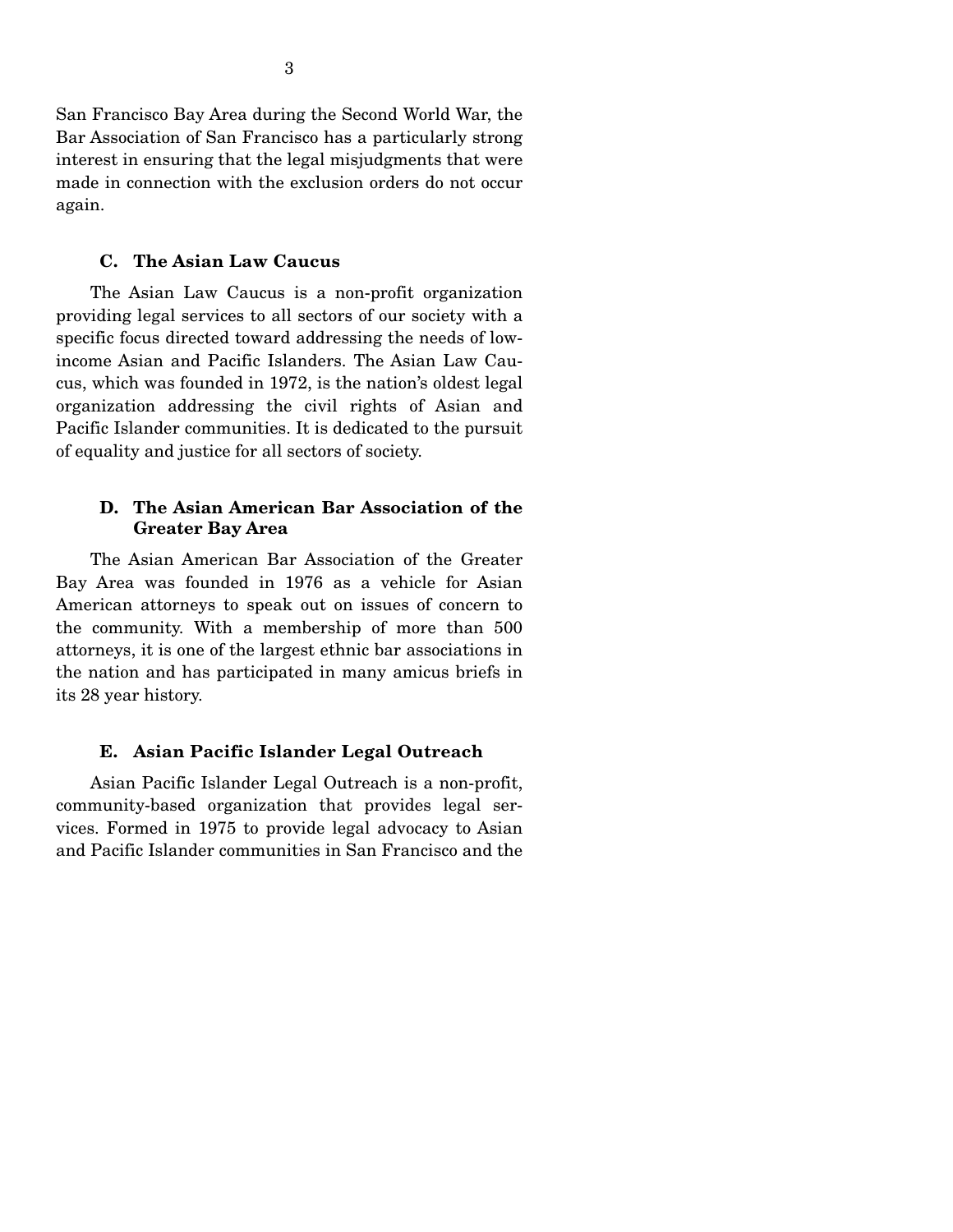Bay Area, it is dedicated to breaking down the longstanding barriers which have denied Asian and Pacific Islander people equal justice and equal access to the legal system.

#### **F. The Japanese American Citizens League**

 The Japanese American Citizens League ("JACL"), founded in 1929, is the nation's oldest and largest Asian American non-profit, non-partisan organization committed to upholding the civil rights of Americans of Japanese ancestry and others. During World War II, Japanese Americans were denied their constitutional rights and were incarcerated in internment camps by the United States for no reason other than their ethnicity and without individual review. Knowing the harm caused by discrimination and the importance of protecting our constitutional guarantees, JACL continues to work actively to safeguard the civil rights of all Americans. *Amici* thus has an important and substantial interest in this case.

#### **SUMMARY OF ARGUMENT**

--------------------------------- ♦ ---------------------------------

 The history of the detention of Japanese American citizens during World War II, and the legislation that followed, demonstrate that the Executive Branch does not have the unilateral power to detain an American citizen indefinitely, without charges or access to counsel.

 The internment of 120,000 American citizens of Japanese descent during World War II was one of the darkest moments in American history. The American people have recognized that the indefinite detention of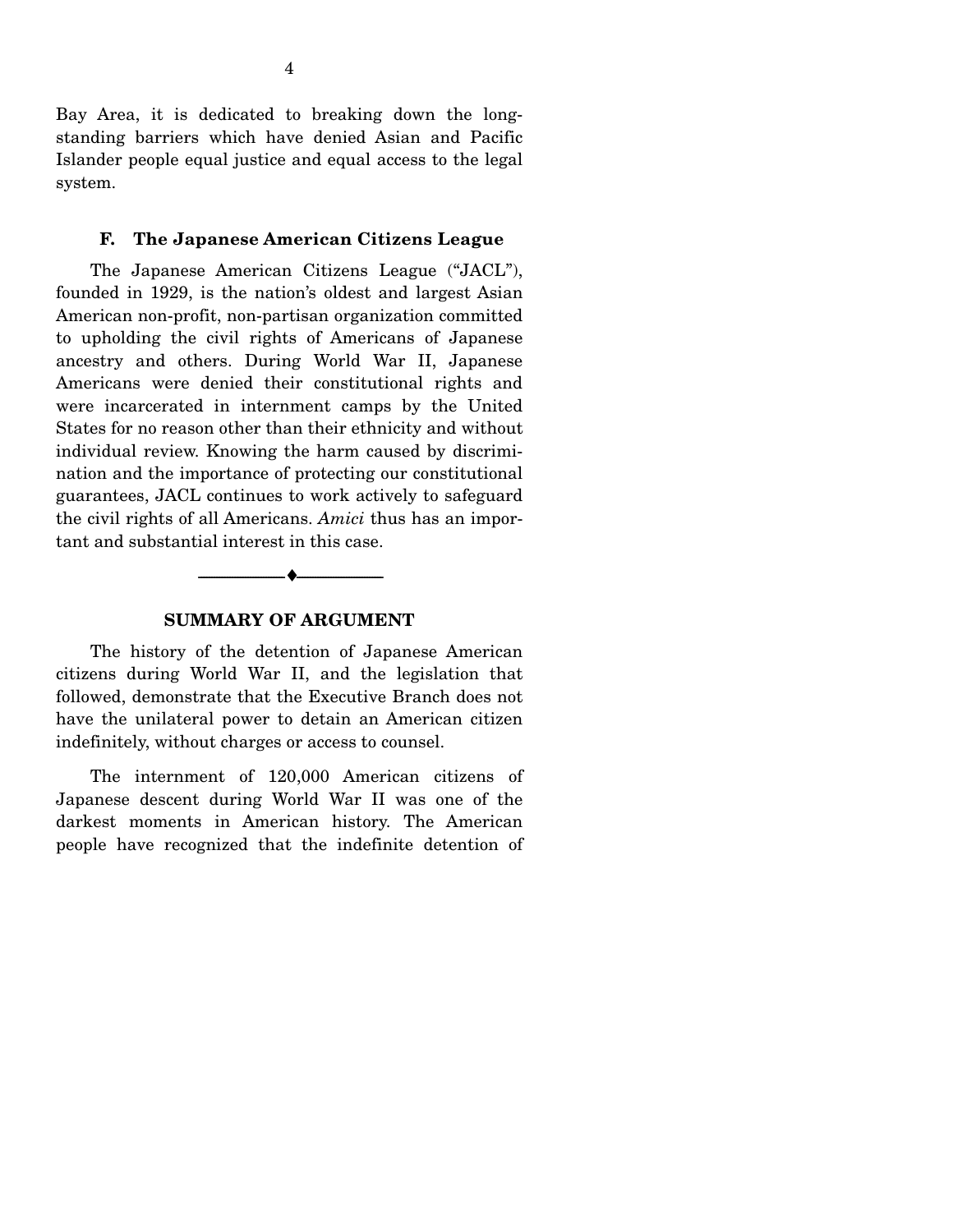these citizens, without charges, was not justified. Indeed, to prevent such acts, Congress repealed the Emergency Detention Act of 1950.

 Now, we stand at another crossroads where we face the same question – what circumstances, if any, justify the indefinite detention of an American citizen for suspicious activities, without charges or access to counsel?

 In answering this question, it is important to look back at the lessons this country learned from the summary incarceration of Japanese Americans, including this Court's decision in *Ex Parte Endo*, 323 U.S. 283 (1944), and the history of the Emergency Detention Act, which was modeled after Executive Order 9066, the most notorious of the Japanese-American exclusion orders.

 Although the Emergency Detention Act afforded detainees far greater procedural protections than the rights that have been granted to Respondent, Jose Padilla, many members of Congress viewed that statute as incompatible with basic due process protections. Ultimately, Congress rejected the notion that repairing the statute by amendment would be sufficient. Instead, Congress repealed it and passed the Non-Detention Act, a key basis for the Second Circuit's decision in this case.

 The Non-Detention Act specifically provides that no citizen may be detained without Congress' authorization. Here, there is no such authorization. Because Congress has not authorized the indefinite detention of Mr. Padilla, without charges or access to counsel, the Second Circuit was correct to order the issuance of a writ of habeas corpus.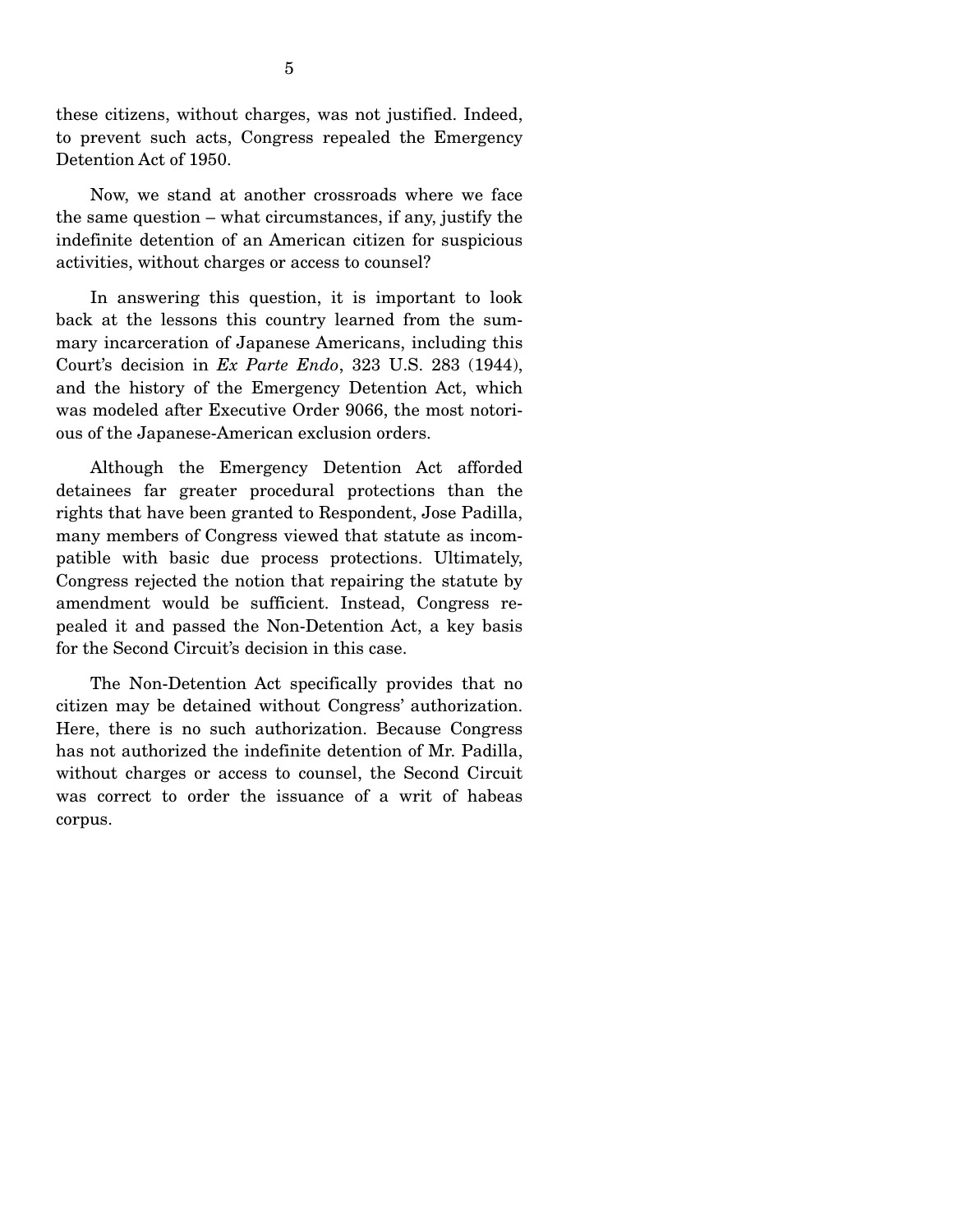Our system of divided constitutional government gives us ample protection against an Executive acting based on no authority but its own edicts. From time to time in our history, however, the judiciary has been called upon to reign in the Executive during moments of national crisis. Mr. Padilla's case arises during such a time. It is imperative that this Court uphold the delicate balance of power the Constitution envisions by requiring that the Executive seek congressional authority here.

#### **ARGUMENT**

--------------------------------- ♦ ---------------------------------

## **I. THE EXPERIENCE OF AMERICANS OF JAPA-NESE ANCESTRY DURING THE SECOND WORLD WAR HIGHLIGHTS THE NEED FOR A DELICATE BALANCE OF POWER BETWEEN ALL THREE BRANCHES OF GOVERNMENT**

#### **A. Over Fifty Years Ago, The Country Detained 120,000 American Citizens in the Name of National Security.**

 The intense national reaction to the September 11 attacks is, in some ways, a virtual replay of the aftermath of Pearl Harbor sixty years earlier. One day after the bombing of Pearl Harbor, on December 8, 1941, Congress declared war against Japan.<sup>3</sup> Two months later, on February 19, 1942, the President issued Executive Order No. 9066, which:

<sup>3</sup> *Hirabayashi v. United States*, 320 U.S. 81, 85 (1943).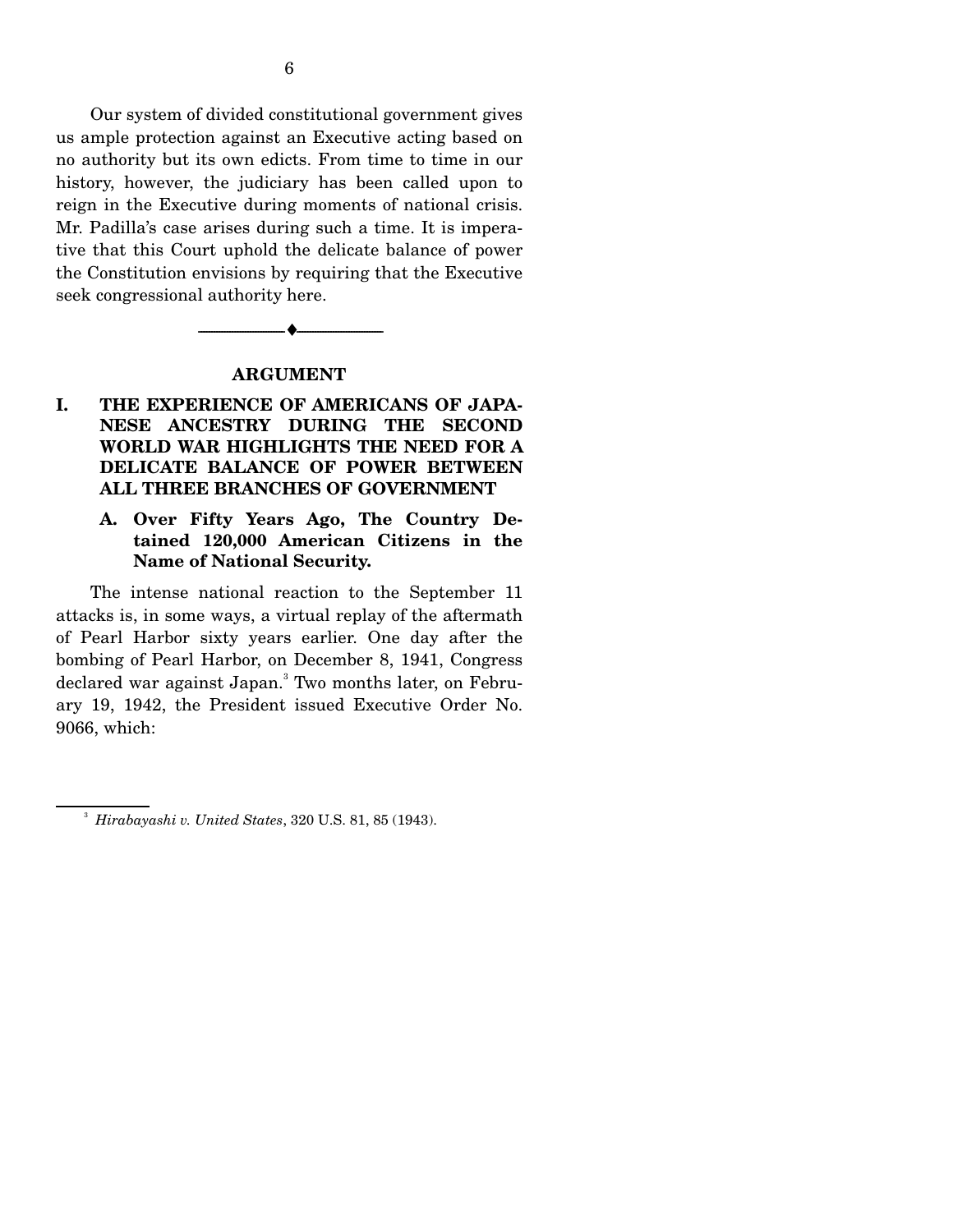[A]uthorized and direct[ed] the Secretary of War, and the Military Commanders whom he may from time to time designate, whenever he or any designated Commander deems such action necessary or desirable, to prescribe military areas in such places and of such extent as he or the appropriate Military Commander may determine, from which any or all persons may be excluded, and with respect to which, the right of any person to enter, remain in, or leave shall be subject to whatever restrictions the Secretary of War or the appropriate Military Commander may impose in his discretion.<sup>4</sup>

 In response, General John DeWitt, the commander in charge of states along the Pacific Coast, designated much of the West Coast a "military area" on March 2, 1942.<sup>5</sup> On March 16, he also designated other "military areas" and proclaimed that future regulations and restrictions would apply to people remaining within those areas.<sup>6</sup> Congress then gave the President and military commanders the authority to impose certain restrictions within the designated "military areas." On March 21, 1942, Congress made it a crime for anyone "knowingly to disregard restrictions made applicable by a military commander to persons in a military area prescribed by him as such, all as authorized by an Executive Order of the President."7 

- $6$   $Id.$
- <sup>7</sup> *Id.* at 83.

<sup>4</sup> *Id.* at 85-86.

 $^{5}$  *Id.* at 86-87.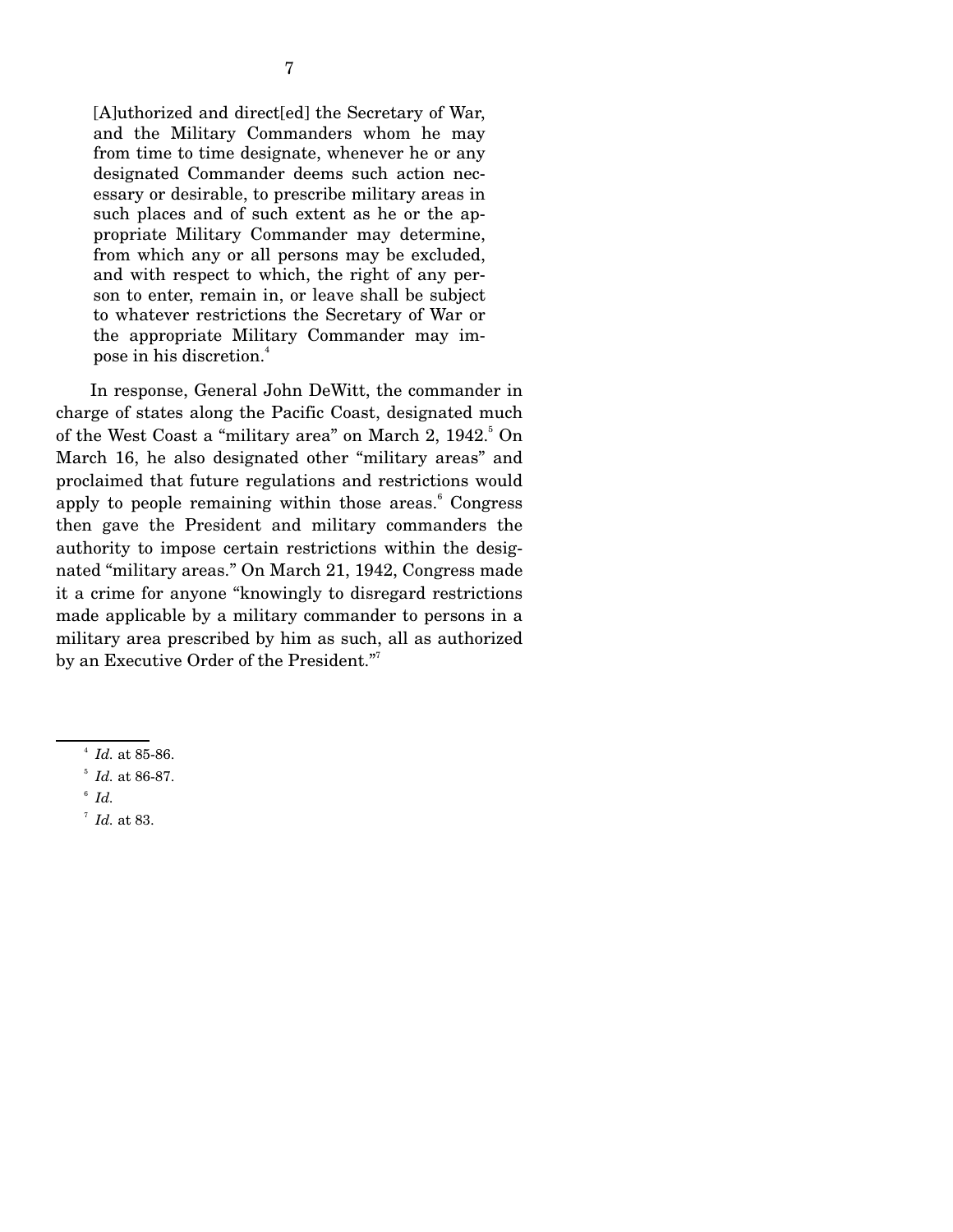General DeWitt issued several orders imposing severe restrictions on Americans of Japanese descent. All tolled, Executive Order No. 9066, Congress' statute, and General DeWitt's orders led to the removal and detention, without individual review, of approximately 120,000 people of Japanese descent.<sup>8</sup>

 They also caused people of Japanese ancestry untold loss and suffering. Many had to sell their homes quickly, or just leave them behind.<sup>9</sup> Many lost their businesses and their standing in the community.10 Those involved in the agricultural business lost everything.<sup>11</sup> After the war, when they were finally allowed to leave the relocation centers, their lives had been devastated, and they were left to try to rebuild. $12$ 

#### **B. The Japanese-American Detention Cases Demonstrate that the Government's Indefinite Incarceration of Mr. Padilla is Unlawful.**

 During World War II, this Court in a series of cases addressed the severe restrictions imposed on American citizens of Japanese ancestry. Although several of those cases addressed the permissibility of the curfews and exclusions (including General DeWitt's March 24 and May

<sup>12</sup> *Id.* at 117.

<sup>&</sup>lt;sup>8</sup> Commission on Wartime Relocation and Internment of Civilians, *Personal Justice Denied* 3 (Tetsuden Kashima ed., 1982).

<sup>9</sup> *Id.* at 117.

<sup>10</sup> *Id.*

<sup>&</sup>lt;sup>11</sup> *Id.* at 122-127.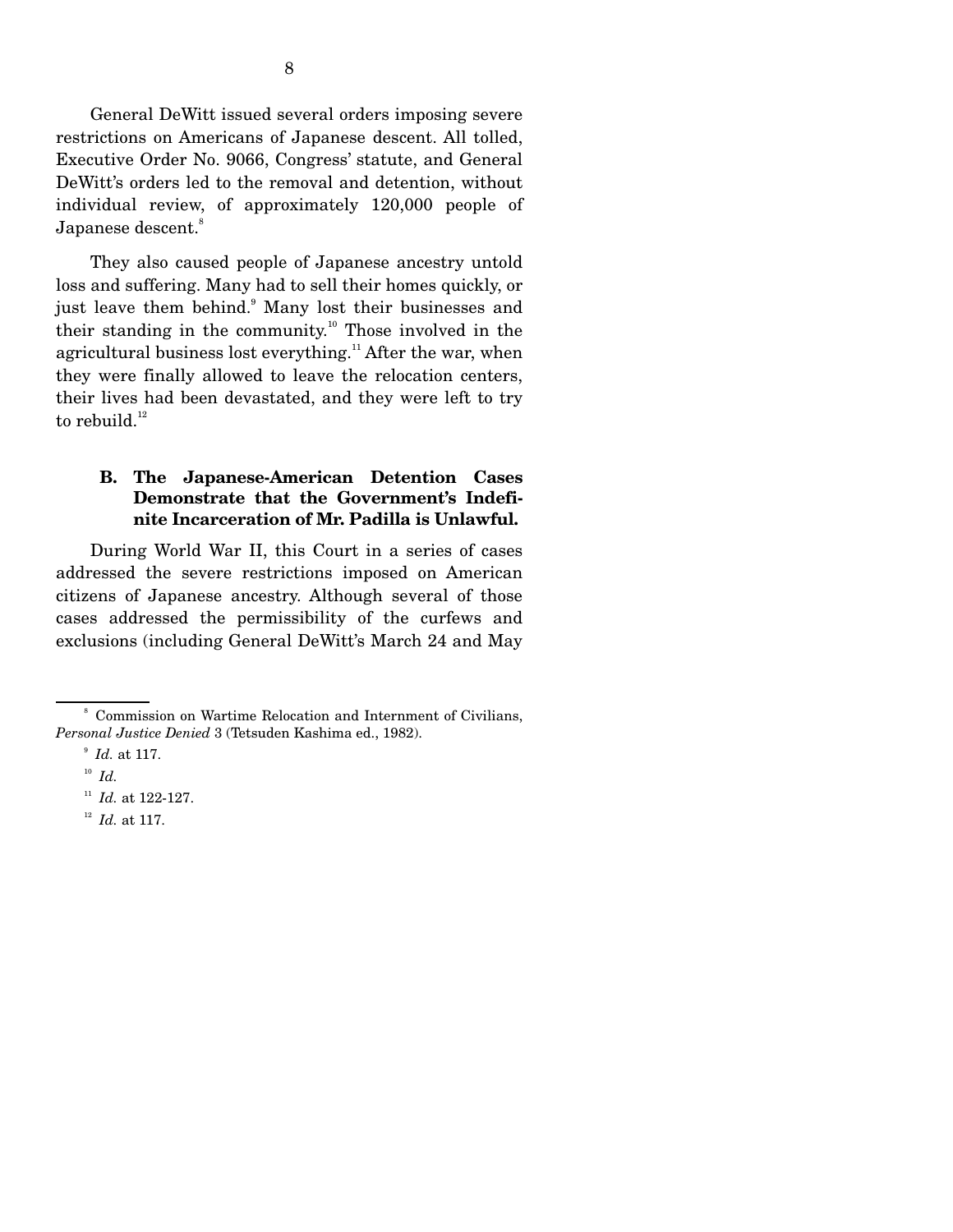3 orders),13 only the decision in *Ex Parte Endo* addressed the validity of General DeWitt's May 7, 1942, order that all persons of Japanese descent were to remain indefinitely in relocation centers run by the War Relocation Authority.

### **1. In** *Ex Parte Endo***, the Court Required That Any Implied Statutory Authority Be Interpreted Narrowly.**

 This Court ordered the release of an American citizen of Japanese ancestry in *Ex Parte Endo*, 323 U.S. 283 (1944), in part because there was no congressional authorization for indefinite detention.<sup>14</sup> During World War II,

<sup>14</sup> *Ex Parte Endo*, 323 U.S. at 300-301, 304.

13 In *Hirabayashi* and *Korematsu*, the Court upheld the convictions of two individuals for curfew and exclusion order violations because it concluded that Congress and the Executive had acted together in concluding that these orders were necessary. *Hirabayashi*, 320 U.S. at 101 (curfew order); *Korematsu v. United States*, 323 U.S. 214, 218 (1944) (exclusion order). Even these cases, which have been roundly discredited, cannot be used to support the position of the government, which has no authorization from Congress. *See* Bruce Ackerman, *The Emergency Constitution*, 113 Yale L.J. 1029, 1042-43 (2004) (observing that "[b]y the 1980s, it was hard to find a constitutional commentator with a good word to say for the [*Korematsu*] decision"); Natsu Taylor Saito, *Justice Held Hostage: U.S. Disregard for International Law in the World War II Internment of Japanese Peruvians – A Case Study*, 40 B.C. L. Rev. 275, 278 (1998) (noting that "it is widely accepted that the incarceration of Japanese Americans from the West Coast violated the constitutional rights of U.S. citizens and permanent residents"). As the Court in *Korematsu* noted, "[w]e cannot say that the war-making branches of the Government did not have ground for believing that in a critical hour such persons could not readily be isolated and separately dealt with. . . . " 323 U.S. at 218. Here, the Executive has acted alone with no support from Congress in detaining a citizen for suspicion of committing future acts. Such unilateral actions are impermissible.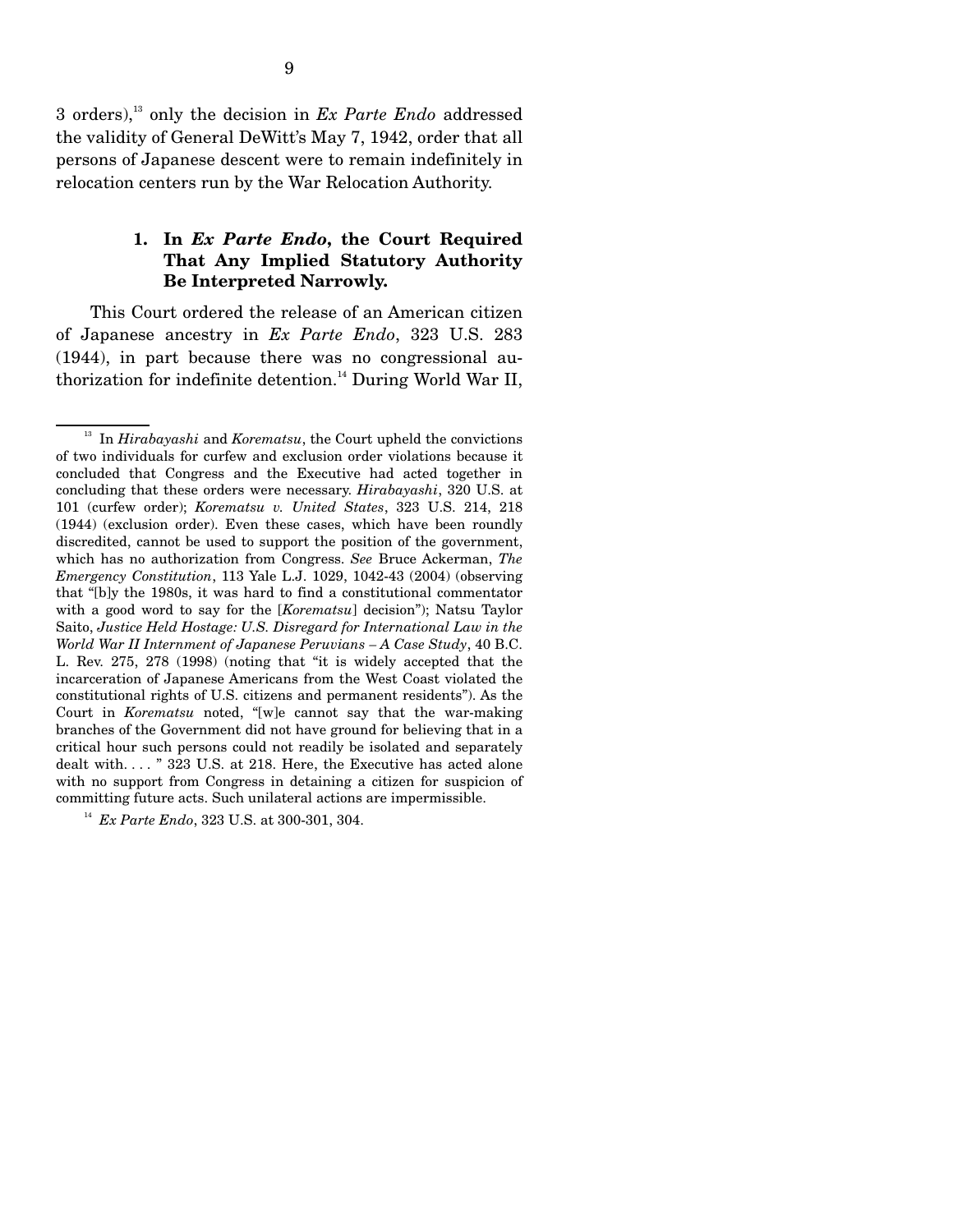Mitsuye Endo was forced to leave her home in Sacramento, California and to remain in the Tule Lake War Relocation Center until the War Relocation Authority allowed her to leave.15 In analyzing the permissibility of General DeWitt's order under Congress' statute and Executive Order No. 9066, this Court stressed that "the Constitution is as specific in its enumeration of many of the civil rights of the individual as it is in its enumeration of the powers of his government."16

 The Court next set forth principles of interpretation that govern cases in times of exigency. It explained that "[w]e must assume that the Chief Executive and members of Congress, as well as the courts, are sensitive to and respectful of the liberties of the citizen."<sup>17</sup> More specifically, "[i]n interpreting a wartime measure we must assume that their purpose was to allow for the greatest possible accommodation between those liberties and the exigencies of war. We must assume, when asked to find implied powers in a grant of legislative or executive authority, that the law makers intended to place no greater restraint on the citizen than was *clearly* and *unmistakably* indicated by the language they used."18

 Because Congress' statute was silent on the issue of indefinite detention, the Court looked to whether it could imply such authorization. In so doing, it explained that "any such implied power must be *narrowly confined* to the

- <sup>17</sup> *Id.* at 300.
- <sup>18</sup> *Id.* (emphasis added).

<sup>&</sup>lt;sup>15</sup> *Id.* at 288-89.

<sup>16</sup> *Id.* at 299.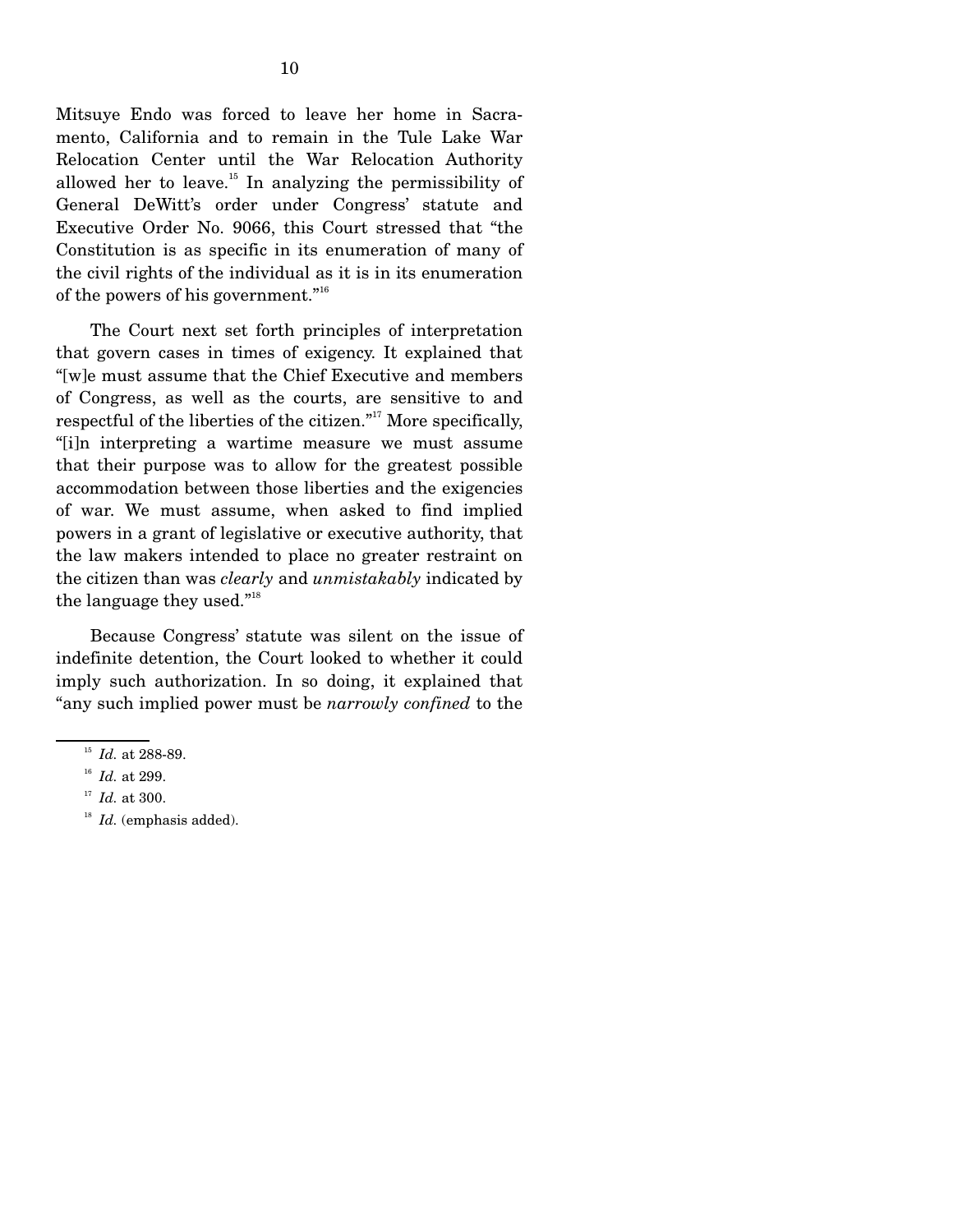precise purpose of the evacuation program."19 Because indefinite detention was not narrowly confined to protecting the war effort against espionage and sabotage, the Court ordered Ms. Endo's release. $20$ 

#### **2.** *Ex Parte Endo* **Bars Mr. Padilla's Indefinite Detention.**

 As Petitioner notes in his brief, Congress authorized the President "to use all necessary and appropriate force against those nations, organizations, or persons he determines planned, authorized, committed, or aided the terrorist attacks that occurred on September 11, or harbored such organizations or persons, in order to prevent any future acts of international terrorism against the United States by such nations, organizations or persons."<sup>21</sup> In other words, Congress limited the President's authority to use force to two instances. Congress gave the President authority to use force against nations, organizations or persons: (1) who planned, authorized, committed or aided the September 11 terrorist attack; or (2) who harbored organizations or persons who planned, authorized, committed or aided the terrorist attack. $22$ 

 Under the well-settled principles this Court established in *Ex Parte Endo*, the language of the joint resolution must be examined to determine whether it either expressly or implicitly supports Mr. Padilla's detention.

 $19$  *Id.* at 301-302 (emphasis added).

<sup>20</sup> *Id.* at 302.

<sup>&</sup>lt;sup>21</sup> Petitioner's Brief at 39 (citing Authorization for Use of Military Force, Pub. L. No. 107-40, 115 Stat. 224, § 2(a) (2001)).

<sup>22</sup> *Id.*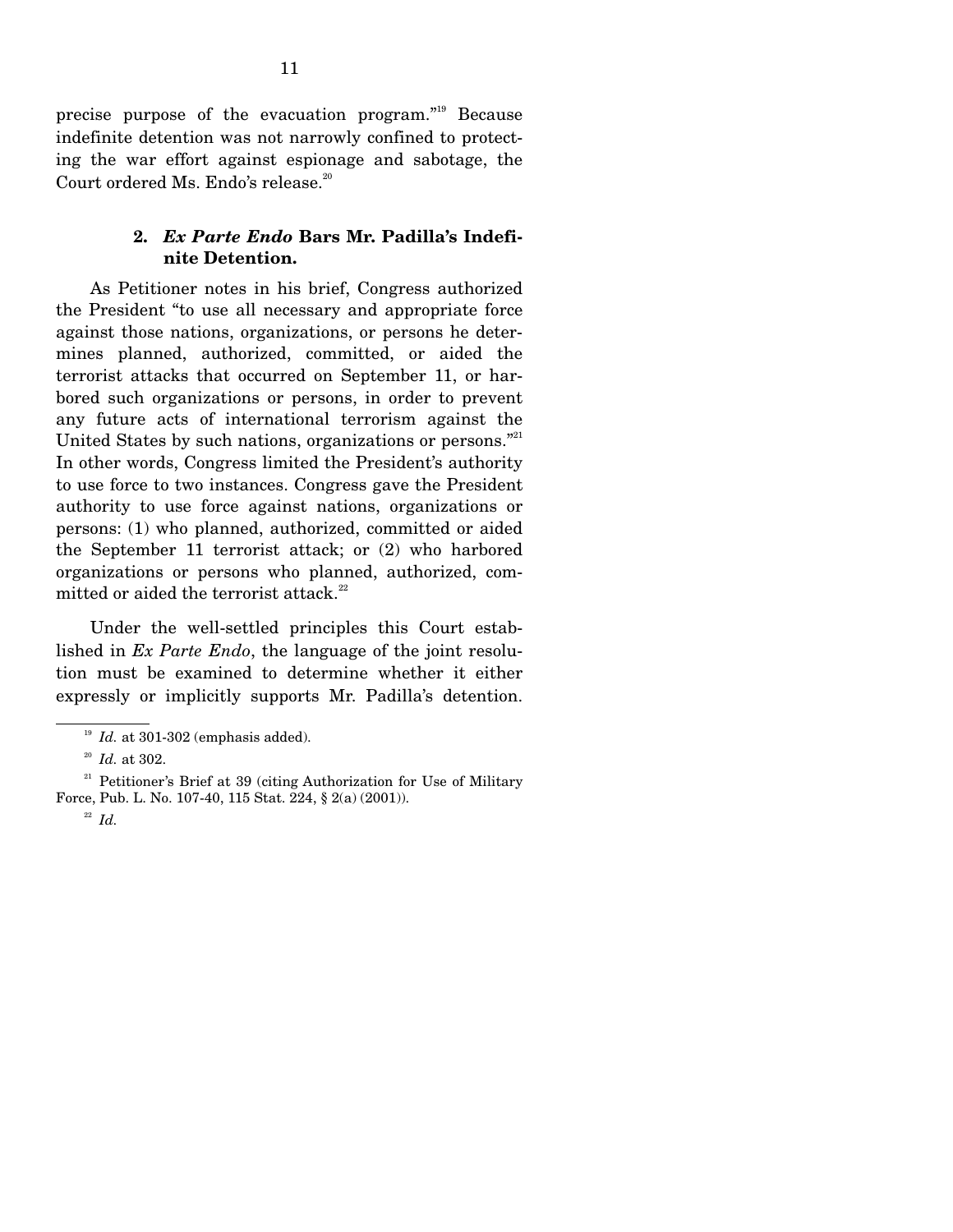"The government does not allege that Padilla was a member of al Qaeda."<sup>23</sup> Moreover, the government does not argue that Padilla was involved in the terrorist attacks that occurred on September 11. Nor does it claim that there is evidence that he harbored organizations or persons who planned, authorized, committed, or aided in those attacks. Instead, as the government concedes, Mr. Padilla is being detained because the government was concerned that he might commit *future* unlawful acts.<sup>24</sup> Just like the congressional statute in *Ex Parte Endo*, the joint resolution does not explicitly or implicitly support the government's detention here of persons whom the government believes *might* commit a future unlawful act.

**II. THE EXPERIENCE OF AMERICANS OF JAPA-NESE ANCESTRY DURING THE SECOND WORLD WAR MOTIVATED CONGRESS TO ENACT THE NON-DETENTION ACT, WHICH BARS THE INDEFINITE DETENTION OF MR. PADILLA, INCLUDING BY MILITARY AU-THORITIES, WITHOUT CONSTITUTIONAL DUE PROCESS** 

In determining that Mr. Padilla's detention was impermissible, the Second Circuit relied in part on the Non-Detention Act, 18 U.S.C. § 4001(a), which was enacted to ensure that American citizens never again be detained indefinitely without due process. In order to understand the magnitude and scope of Congress' actions in enacting the Non-Detention Act, it is important to

<sup>23</sup> *Rumsfeld v. Padilla*, 352 F.3d 695, 701 (2d Cir. 2003)

<sup>&</sup>lt;sup>24</sup> Petitioner's Brief at 4.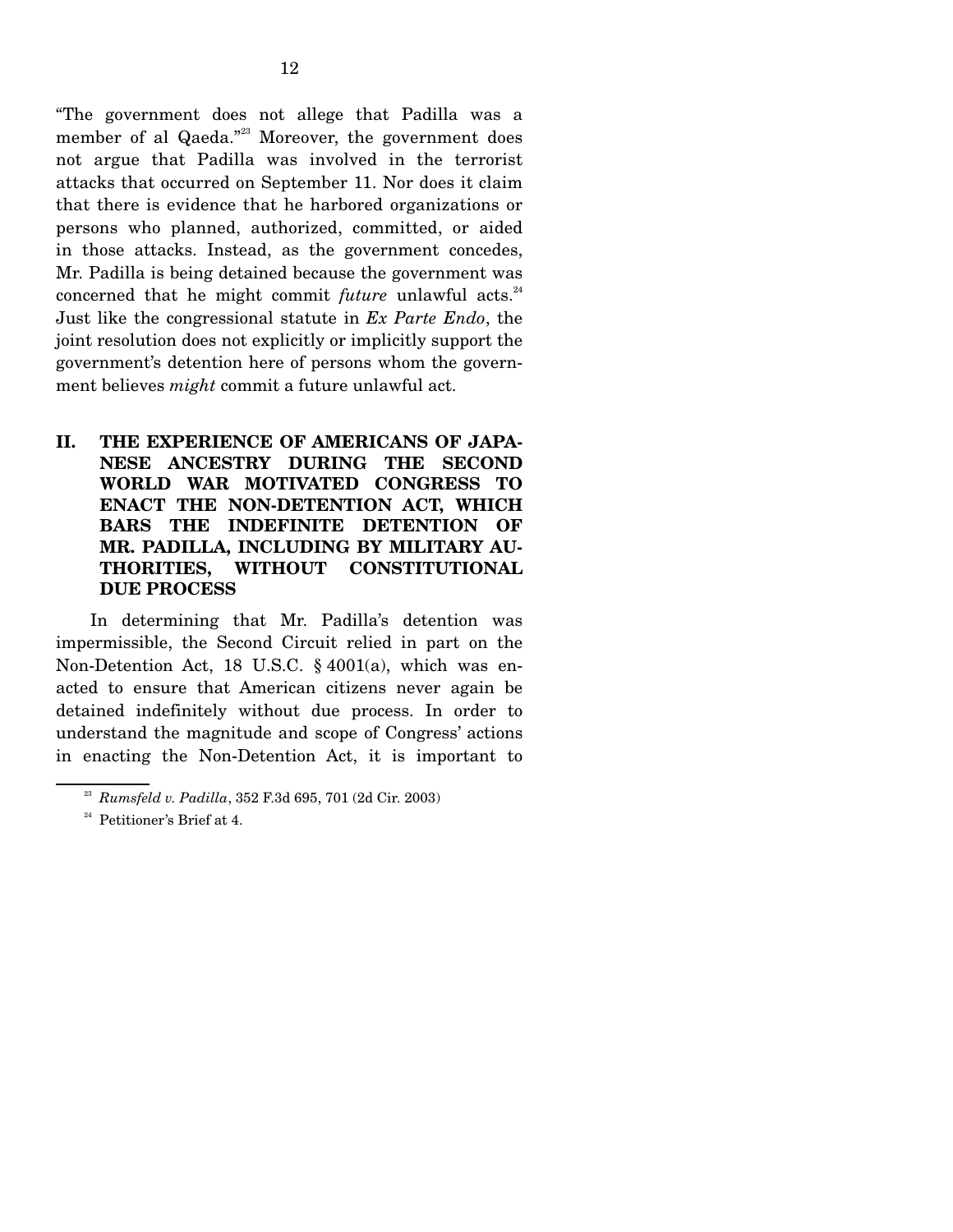understand the Emergency Detention Act of 1950 and the historical context that led to its repeal. The decisions to repeal the Emergency Detention Act and to pass the Non-Detention Act were in large part caused by the nation's memories of the internment of Japanese-Americans during World War II.

### **A. The Emergency Detention of 1950 Authorized Detention in Certain Circumstances, But Afforded Greater Procedural Rights than Mr. Padilla Has Received.**

 Following World War II, and in the wake of the invasion of South Korea, Congress passed the Emergency Detention Act of 1950. The Act was enacted during a time of "great national hysteria and uncertainty," five years after the conclusion of World War II, while fears and "wild accusations" concerning communism were rampant. $25$  In response to these fears, Congress passed the Emergency Detention Act that authorized the creation of camps modeled after those used to intern Japanese Americans several years before.<sup>26</sup>

 $25$  H.R. Rep. No. 92-234, at 66 (1971) (statement of Rep. Chester Holifield, member of Congress during enactment and repeal and cosponsor of bill to repeal); *see also* Emergency Detention Act, § 101, formerly 50 U.S.C. §§ 811-26 (1970) (hereinafter "EDA"); H.R. Rep. No. 92-116, at 2 (1971).

<sup>&</sup>lt;sup>26</sup> *See* http://www.trumanlibrary.org/whistlestop/study collections/ japanese\_internment/1950.htm. Ironically, the six potential campsites designated by the Attorney General included those that had been used before, including Tule Lake, California. H.R. Rep. No. 91-1599, at 16 (1970).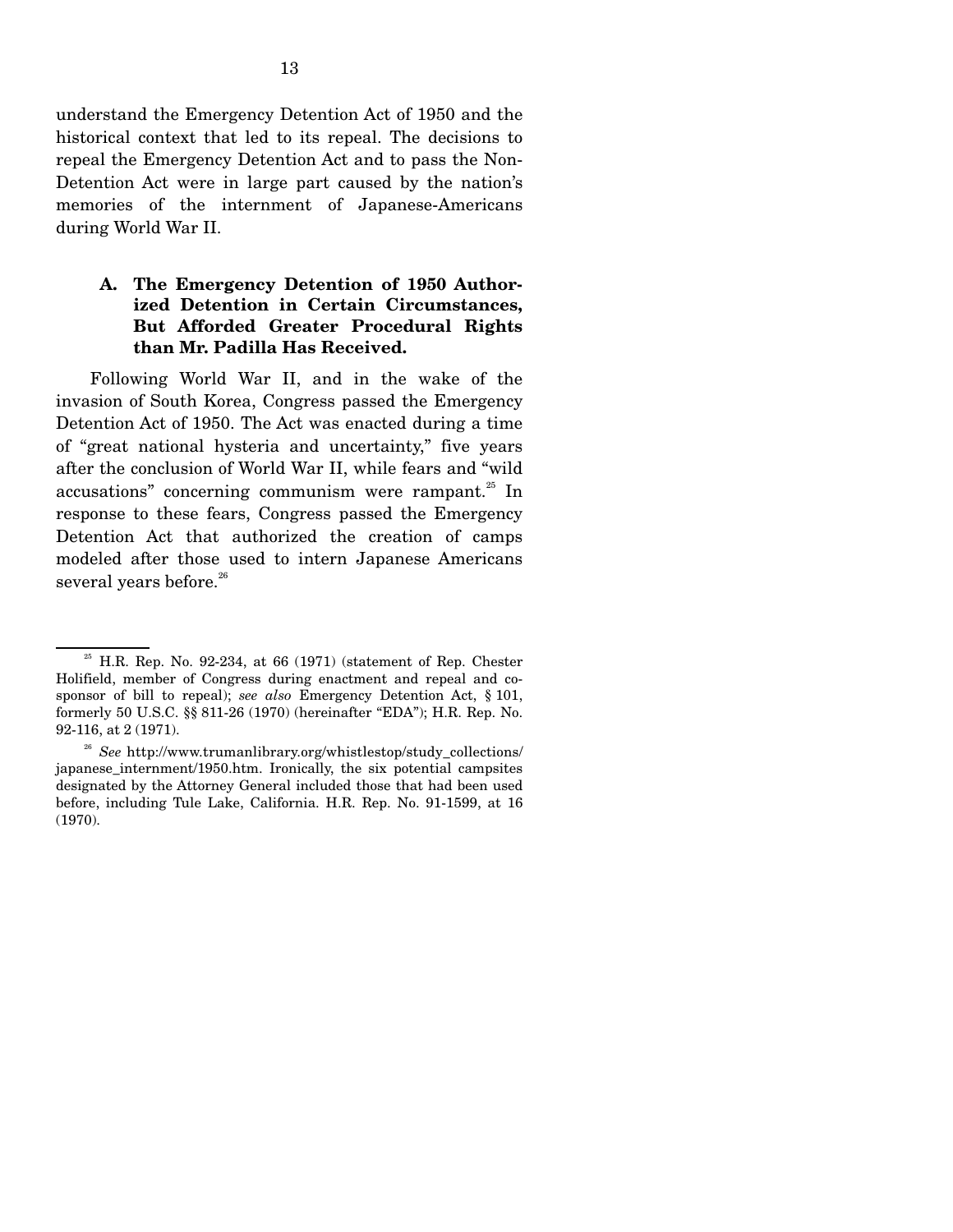Despite the general public support for such a measure, there remained dissenters who were concerned about the protection of civil liberties. For example, when the Emergency Detention Act was offered on the Senate floor as an amendment to the Internal Security Act, Senator Karl Mundt severely criticized it as "establishing concentration camps into which people might be put without benefit of trial, but merely by executive fiat."<sup>27</sup>

 The Emergency Detention Act authorized the Executive Branch to detain United States citizens upon suspicion of espionage or sabotage during "Internal Security Emergenc[ies]."<sup>28</sup> Specifically, the Emergency Detention Act permitted the President, acting through the Attorney General to detain any individual, including a United States citizen, based on a reasonable suspicion that "such person probably will engage in, or probably will conspire with others to engage in, acts of espionage or sabotage."<sup>29</sup> In order to invoke this authority, one of the following three events had to occur: (1) an invasion of the United States, (2) Congress' declaration of war, or (3) "[i]nsurrection within the United States in aid of a foreign enemy."<sup>30</sup> If any of these events occurred, the President was authorized to proclaim an "Internal Security Emergency," and such individuals could be apprehended and detained.<sup>31</sup>

 $27$  H.R. Rep. No. 92-234, at 48 (statement of Rep. Spark Matsunaga quoting legislative history of the EDA).

28 EDA § 102.

<sup>29</sup> *Id*. § 103(a).

<sup>30</sup> *Id*. § 102.

<sup>31</sup> *Id*. §102(b).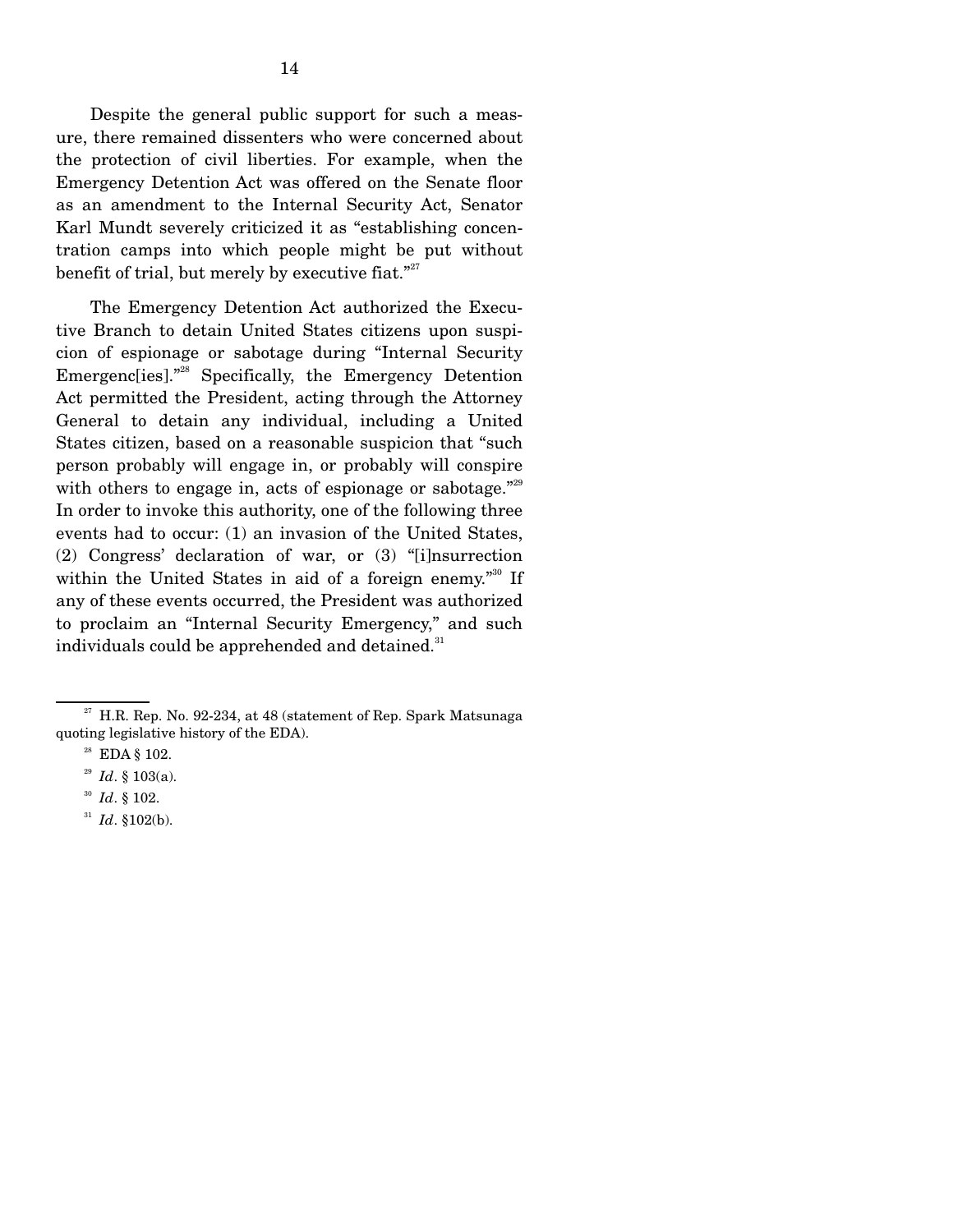Although the Act gave the President broad authority to detain American citizens in this country, it also provided for certain procedural protections not made available to Mr. Padilla. These included the requirement that any person whom the Attorney General detained would be taken to a preliminary hearing officer "within 48 hours after apprehension," or as soon as practicable, for a finding of whether there was "probable cause for detention of such person."32 Cause for detention could be established by demonstrating that the person *may* commit a crime. At the preliminary hearing, the detainee had the right to retain counsel.<sup>33</sup>

 Following this administrative hearing, the detainee had the right to appeal a negative decision to a full administrative board, $34$  as well as the Court of Appeals and, ultimately, to this Court.<sup>35</sup> In addition, the statute explicitly protected the detainee's right to challenge his detention by writ of habeas corpus.<sup>36</sup> It is noteworthy that, with all of its apparent faults, the Emergency Detention Act provided for greater procedural protections than the actions the Executive Branch undertook in this case, including access to counsel and notice of the charges and evidence brought forth against him.<sup>37</sup>

- <sup>32</sup> *Id.* § 104(d).
- <sup>33</sup> *Id.* § 104(d)(2).
- <sup>34</sup> *Id*. § 105.
- <sup>35</sup> *Id*. § 111(f).
- <sup>36</sup> *Id*.
- <sup>37</sup> *Id*. § 104(d).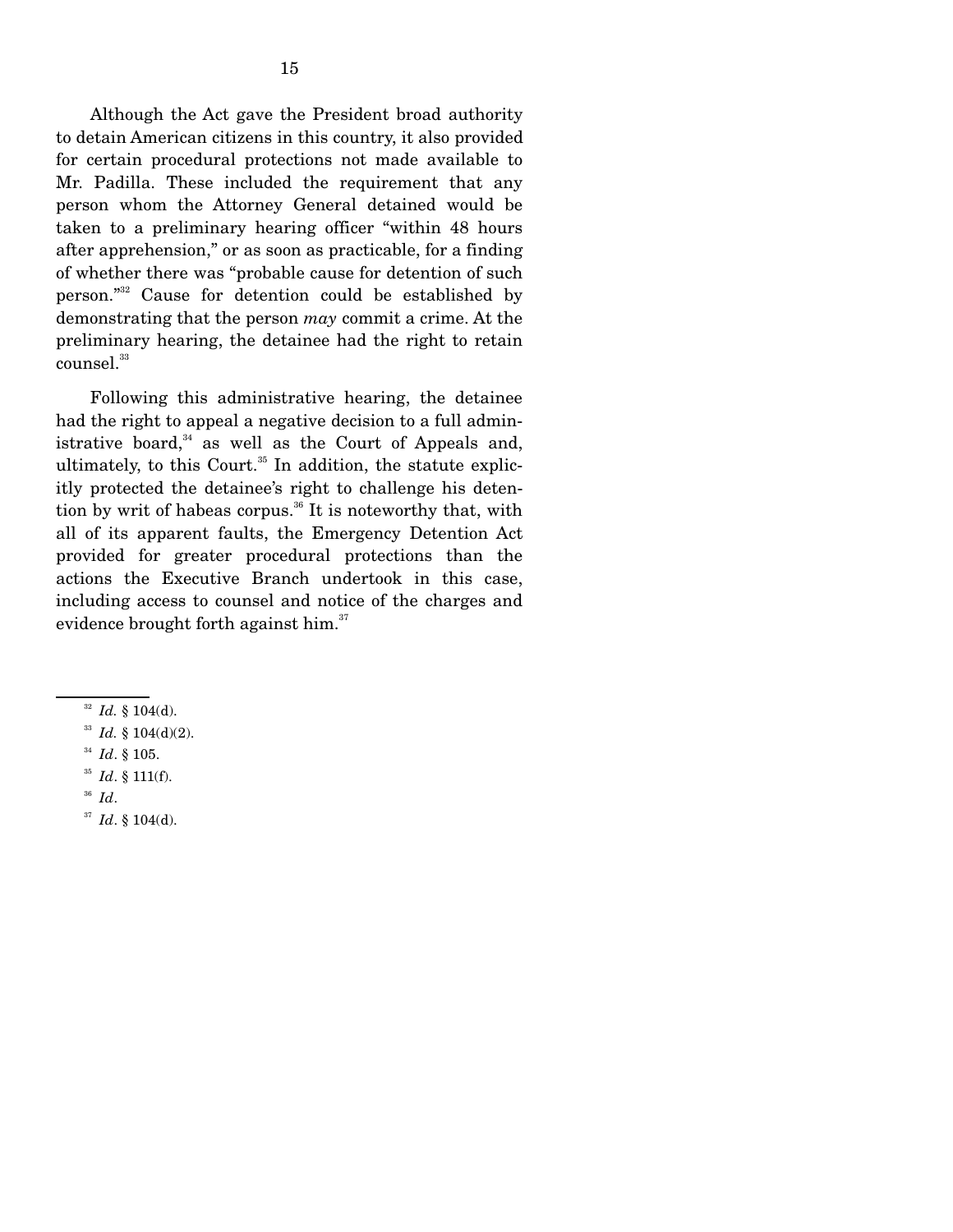- **B. By Repealing The Emergency Detention Act and Enacting the Non-Detention Act, Congress Made Clear that the Executive Must Have Prior Congressional Approval Before Detaining an American Citizen on American Soil.**
	- **1. The Repeal of the Emergency Detention Act of 1950 and Enactment of the Non-Detention Act.**

In 1970, Congress revisited the Emergency Detention Act in large part because of advocacy from various minority communities.<sup>38</sup> Members of the Japanese American population, whose memory of the internment camps was still fresh, continued to voice their concerns and fears about the statute.<sup>39</sup> Other racial minority groups, particularly the African American community, also objected to the Act, fearing that that the government would deem the civil rights movement and the resulting activities subversive. $40^{\circ}$ 

 During the 91st Congress in 1970, proposed measures repealing the Emergency Detention Act and prohibiting the possibility of further detention camps were referred to the House of Representative's Committee on the Judiciary and Committee on Internal Security. In order to expedite the process and avoid redundancy, the House and Senate directed the House of Representative's Committee on

38 H.R. Rep. No. 91-1599, at 11-12.

 $39$  H.R. Rep. No. 92-116, at 2. These groups included the JACL who actively participated in the congressional hearings. H.R. Rep. No. 92- 234, at 95.

40 H.R. Rep. No. 91-1599, at 11-12.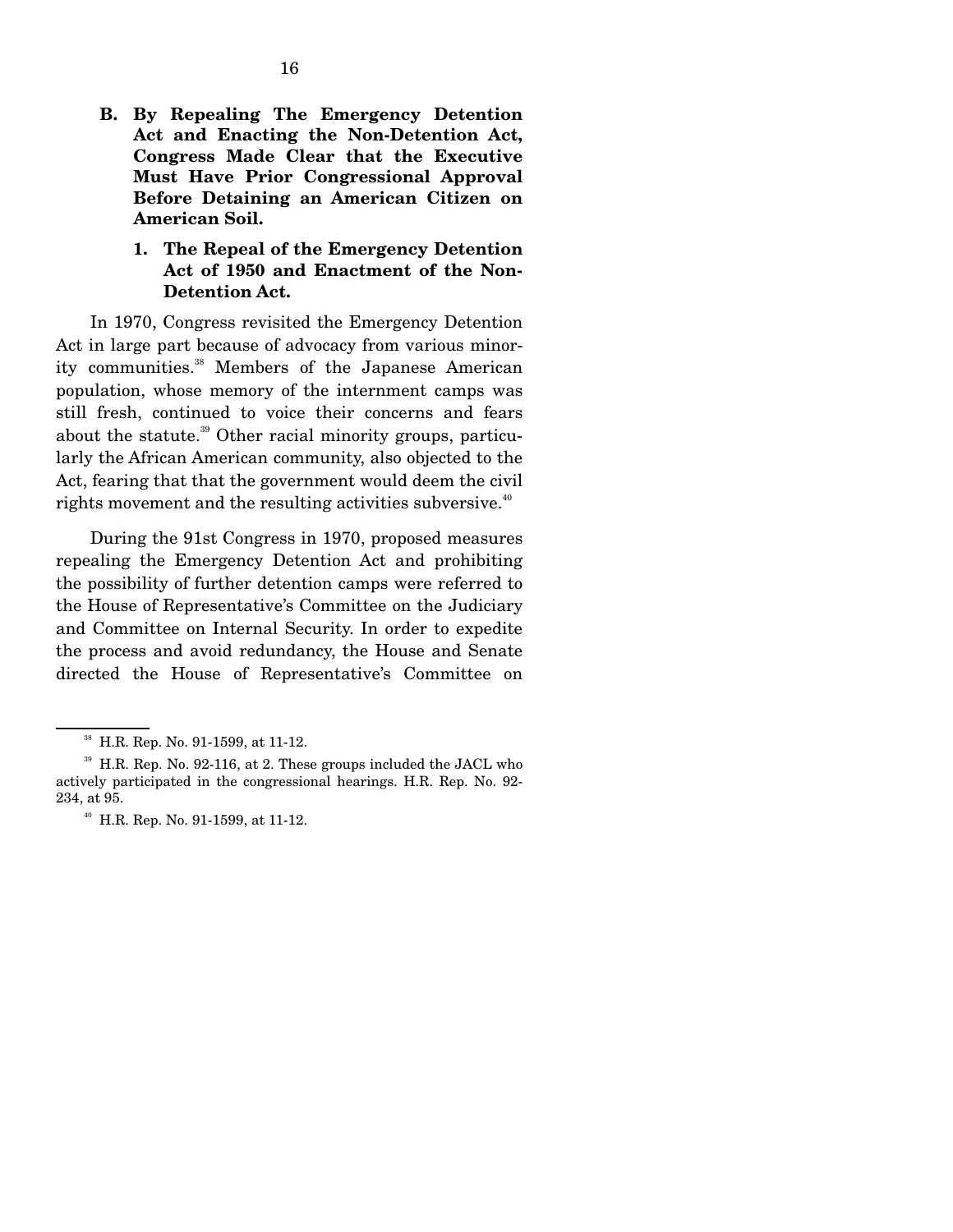Internal Security to hold hearings on these issues. As a result, bill H.R. 19163 was introduced on September 14, 1970. Rather than repeal the act, the proposed measure merely added further procedural protections to the Emergency Detention Act.<sup>41</sup>

 Less than a year later, the 92nd Congress revisited the issue. Again, various measures were sponsored and sent to the House of Representatives. This time, they were sent to the Committee on the Judiciary.<sup>42</sup>

 During hearings, Committee members discussed the need to repeal the measure, and to add new restrictive language, lest the Executive Branch assume that the repeal was an authorization rather than a restriction on the ability to detain. For example, Representative Thomas Railsback explicitly raised the issue of *Youngstown Sheet & Tube Co. v. Sawyer*, 343 U.S. 579 (1952),43 stating:

 Concurring, Justice Jackson explained that there are three ways to categorize the President's war powers. First, the President's powers are at their maximum where Congress has expressly or implicitly authorized his actions. *Id.* at 635. Second, where Congress has not either granted or prohibited the President's actions, "he can only rely upon his own independent powers, but there is a zone of twilight in which he and Congress may have concurrent authority, or in which its distribution is uncertain." *Id.* at 637. Finally, the President's "power is at its lowest ebb" where, as is the case here, the President acts in a way that is contrary to the express or implied will of Congress. *Id.* at 637-38.

 $41$  H.R. Rep. No. 92-116, at 3.

<sup>42</sup> *Id*.

<sup>&</sup>lt;sup>43</sup> In *Youngstown*, this Court addressed the President's war powers. The Court held that the President did not have the power to seize steel mills during the Korean War because Congress had not authorized such seizures. 343 U.S. at 585*.* As the Court explained, the Executive Branch's powers "must stem either from an act of Congress or from the Constitution itself." *Id.*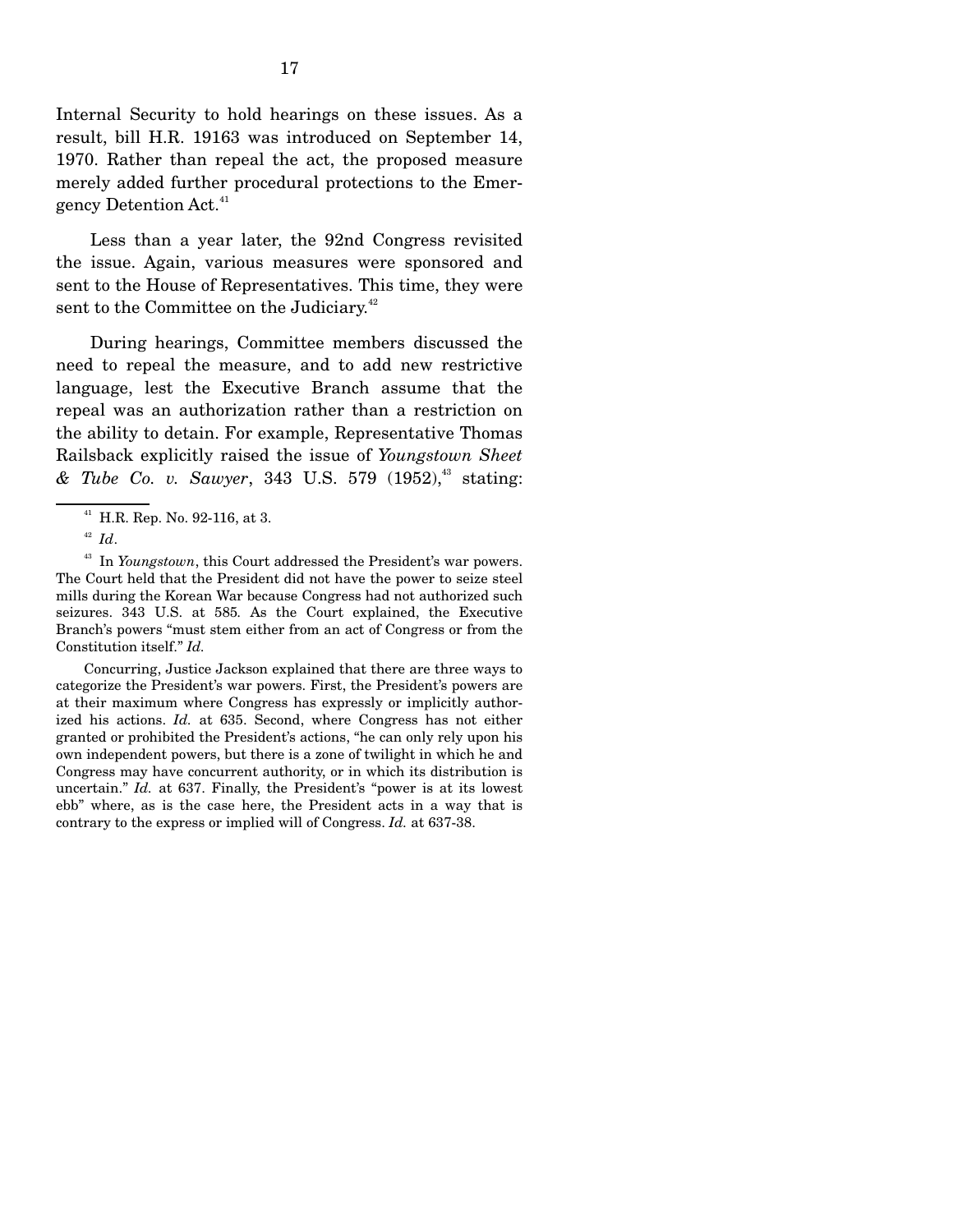"Maybe we should do something affirmatively, other than just repeal, to make sure that we have restricted the President's wartime powers."<sup>44</sup>

 The resulting congressional report recommended not only the repeal of the Emergency Detention Act, but also the adoption of stringent language limiting the power of the Executive Branch to detain citizens without congressional authority. The report strongly questioned the constitutionality of the Emergency Detention Act of 1950 and the scope of the executive authority to detain in light of Fifth Amendment due process rights:

Repeal alone might leave citizens subject to arbitrary executive action, with no clear demarcation of the limits of executive authority. . . . The Committee believes that imprisonment or other detention of citizens should be limited to situations in which a statutory authorization, an Act of Congress, exists.<sup>45</sup>

 In addition, members of Congress expressed concern regarding whether the Emergency Detention Act violated constitutional guarantees by permitting "detentions not on the basis of an actual act committed in violation of law, but on the basis of mere suspicion – of a mere probability that, during proclaimed periods of international security emergencies, the detainee might engage in, or conspire with others to engage in acts of espionage or sabotage."46

44 H.R. Rep. 92-234, at 79.

45 H.R. Rep. No. 92-116, at 5.

 $46$  117 Cong. Rec. H31535 (daily ed. Sept. 13, 1971) (statement of Rep. Matsunaga).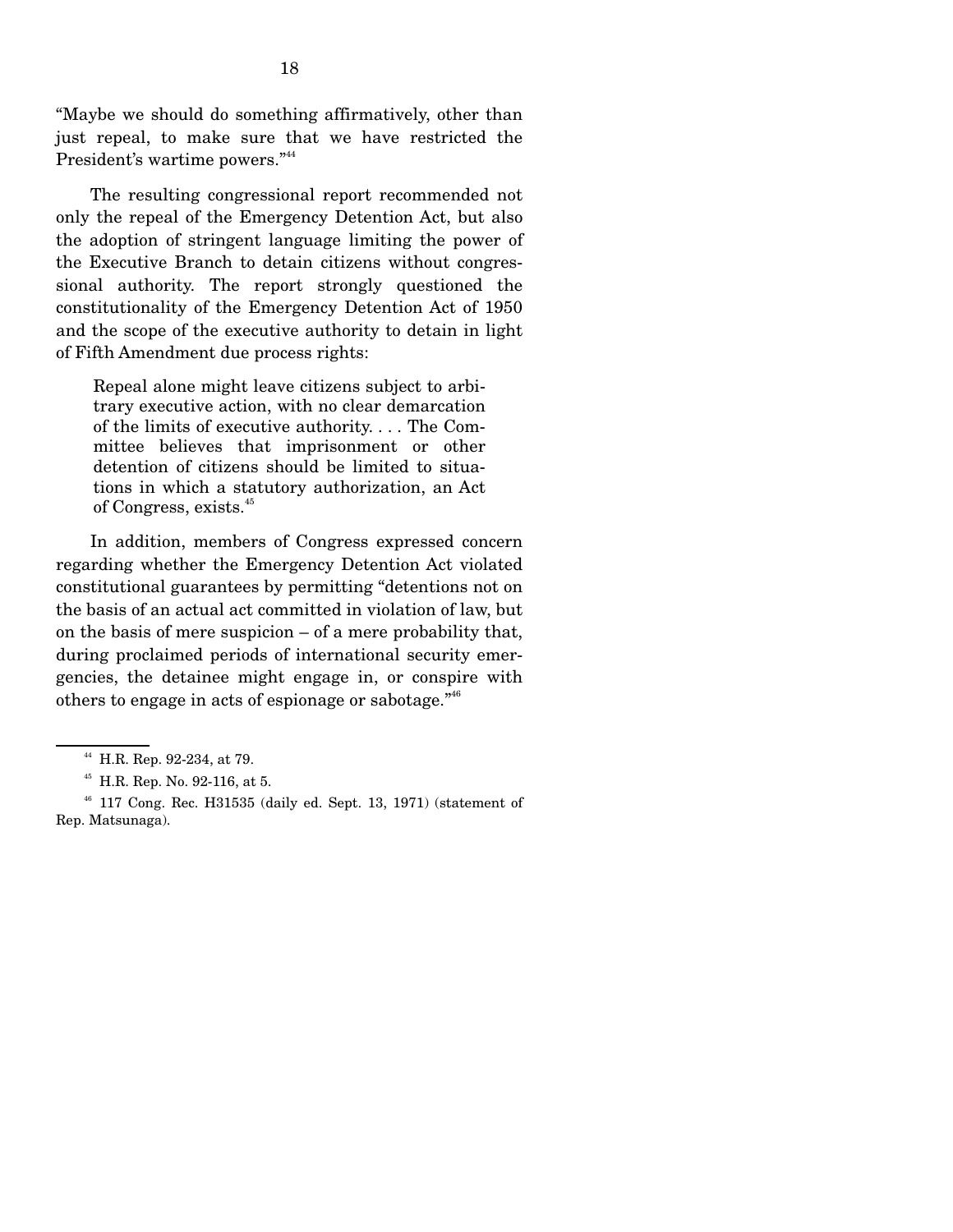The threat the Emergency Detention Act posed to established constitutional principles of criminal justice was aptly summarized by Representative Chester Holifield when he stated, "The law creates the following incredible situation: One person who actually commits sabotage or espionage will be accorded all of his fifth amendments rights – indictment, bail, a jury trial, confrontation of witnesses, compliance with rules of evidence, and full judicial review [in contrast to those who are detained under the Emergency Detention Act, who would have no such rights after being suspected of plotting such  $acts].$ <sup>"47</sup>

 On September 25, 1971, after extensive hearings, Congress repealed the Emergency Detention Act of 1950 and enacted the Railsback amendment, commonly referred to as the Non-Detention Act, $48$  which expressly limits the President's ability to detain American citizens on American soil.

## **2. The Non-Detention Act Bars Mr. Padilla's Indefinite Detention, Including By Military Authorities, Without Due Process.**

The Non-Detention Act provides: "No citizen shall be imprisoned or otherwise detained by the United States except pursuant to an Act of Congress."49 As the Second Circuit held, because the plain language of the statute is

 $47$  H.R. Rep. No. 92-234, at 68.

48 Pub. L. No. 92-128, 62 Stat. 847 (1971).

49 18 U.S.C. § 4001(a) (2004).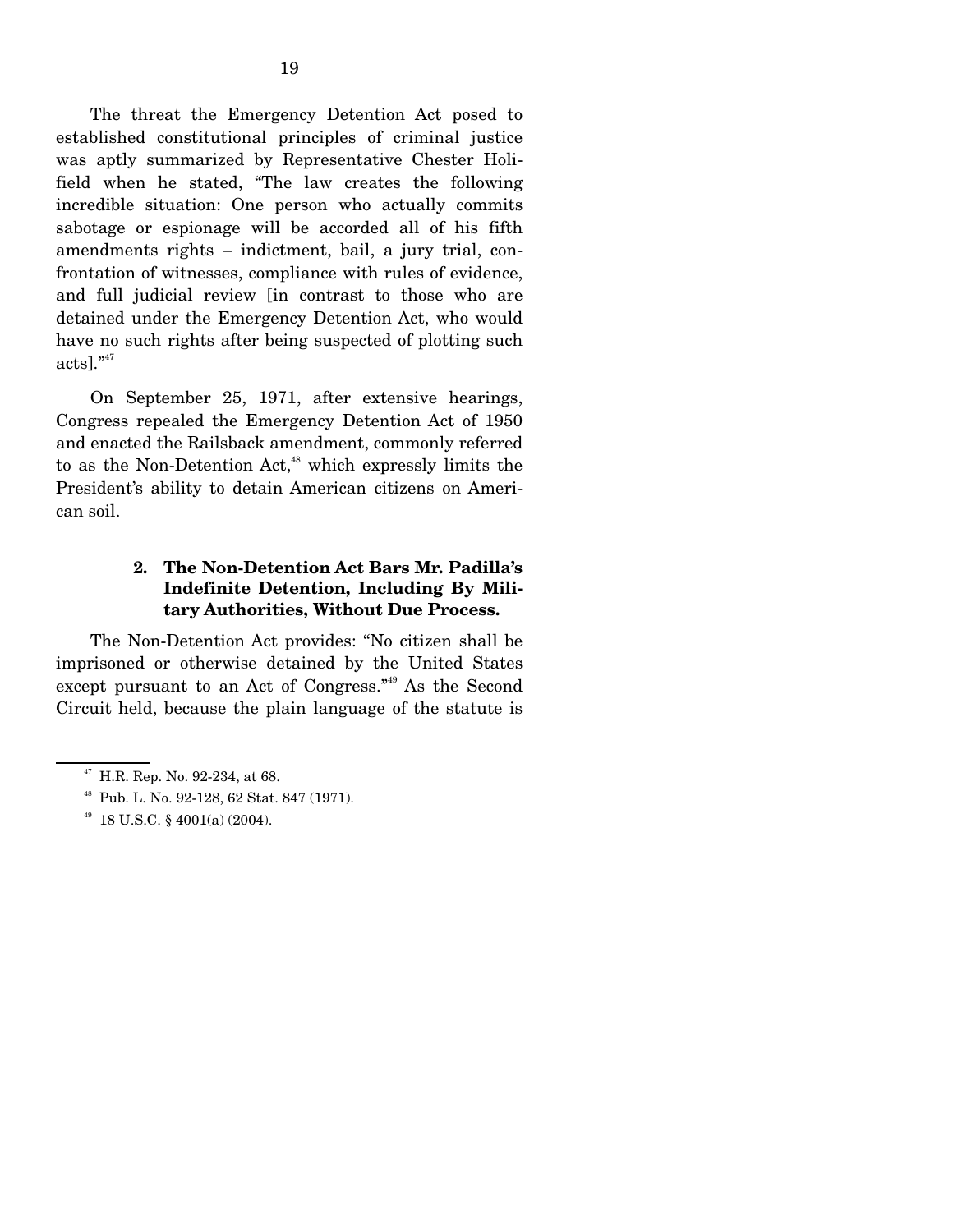unambiguous on its face, the judicial inquiry should end there.<sup>50</sup>

 Not only does the plain language of the Non-Detention Act contemplate the present situation, where an American citizen is being detained on American soil, the Court has construed the language broadly. In *Howe v. Smith*, 452 U.S. 473 (1981), the Court construed the language literally as proscribing "detention *of any kind* by the United States, absent a congressional grant of authority to detain."<sup>51</sup>

 Petitioner asserts that the legislative history indicates that the repeal of the Emergency Detention Act and the enactment of the Non-Detention Act were directed at the detention of citizens by civilian authorities. Based on this argument, he contends that the Second Circuit erred in relying on the Non-Detention Act because Mr. Padilla has been detained by non-civilian authorities. However, as Petitioner recognizes, in analyzing legislative actions, it is important to examine the backdrop of " 'what Congress was attempting to accomplish in enacting'" the particular law and in light of the historical context in which it arose.<sup>52</sup> With that perspective, it is apparent that the distinction Petitioner attempts to draw between detention of citizens by civilian authorities versus military authorities does not survive judicial scrutiny.

<sup>50</sup> *Padilla*, 352 F.3d at 718.

 $51$  452 U.S. at 479 n.3 (emphasis in original).

52 Petitioner's Brief at 45 (quoting *Reves v. Ernst & Young*, 494 U.S. 56, 63 (1990)).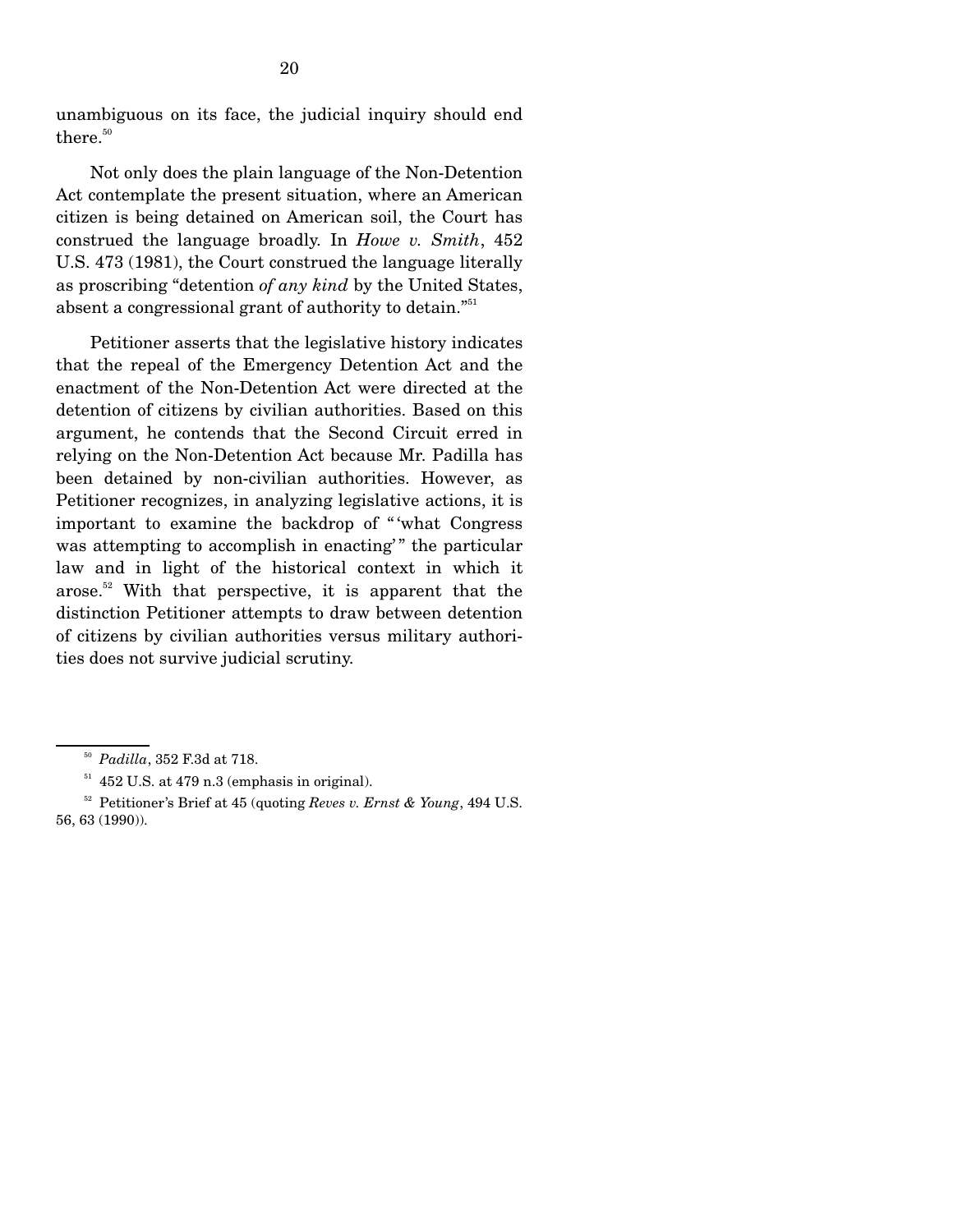First, as discussed above, the detention of Japanese Americans during World War II was initially authorized under Executive Order 9066, pursuant to the President's authority as Commander in Chief. This unbridled exercise of executive authority is exactly what Congress intended to limit by repealing the Emergency Detention Act of 1950 and enacting the Non-Detention Act, as illustrated by the statements of Representative Railsback, the drafter of the Act, during subcommittee hearings, as well as during the hearings before the full session.<sup>53</sup> As the Second Circuit noted, the Non-Detention Act was enacted despite stated concerns by certain members of Congress that the Railsback amendment would be construed under this Court's case law, particularly *Youngstown*, to "prohibit even the picking up, at the time of a declared war, at a time of an invasion of the United States, a man whom we would have reasonable cause to believe would commit espionage or sabotage."<sup>54</sup> The President's authority as Commander in Chief is the same authority on which the government heavily relies to justify the executive order and the resulting indefinite detention of Mr. Padilla. Thus, Petitioner's attempt to distinguish the detention cases and the Non-Detention Act as applying only to the detention of American citizens by civilian authorities is misplaced.

 In fact, as indicated above and as the Second Circuit discussed, the detention cases and the adoption of the

 $53$  117 Cong. Rec. H31755 (daily ed. Sept. 14, 1971) (statement by Rep. Railsback) (suggesting that the President could seize citizens only pursuant to an act of Congress or during times of martial law when the courts were not opened).

<sup>54</sup> 117 Cong. Rec. H31549 (daily ed. Sept. 13, 1971).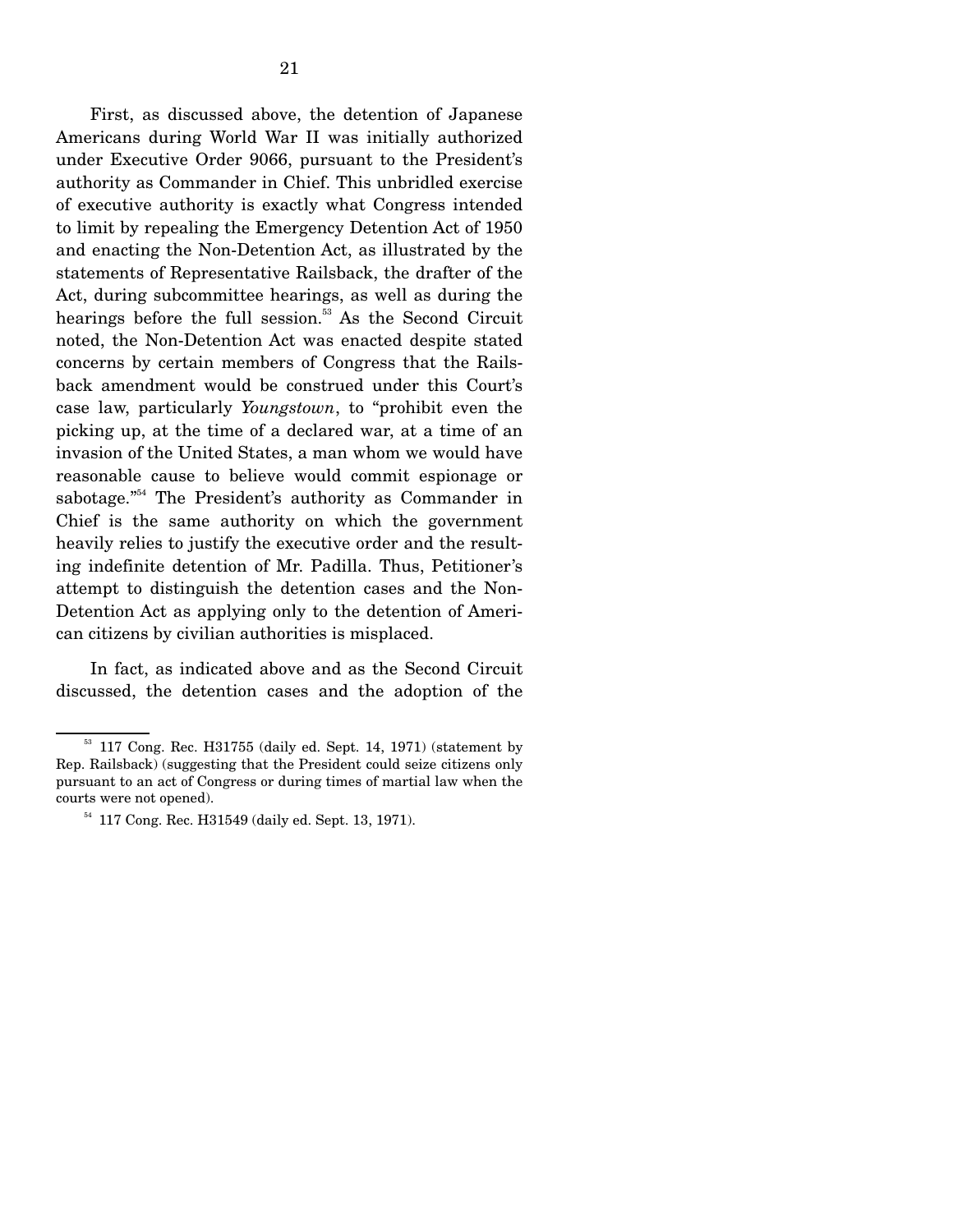Non-Detention Act support the position that the Executive Branch's exercise of authority in this case is unwarranted. "Because the World War II detentions were authorized pursuant to the President's war making powers as well as by a congressional declaration of war and by additional congressional acts, *see Endo*, 323 U.S. at 285-90, the manifest congressional concern about these detentions also suggests that section 4001(a) limits military as well as civilian detentions."55

 Second, the legislative history of the Non-Detention Act demonstrates that one of Congress' primary concerns was to protect civil liberties, particularly those involving each citizen's Fifth Amendment due process rights. "The legislative history suggests that the main purpose of the Act was to prevent detention without due process of law, of citizens during internal security emergencies."56 Indeed, one of the primary criticisms of the Emergency Detention Act of 1950 and reasons for its repeal was its lack of constitutional safeguards.<sup>57</sup>

 Significantly, the procedural safeguards that the repealed Emergency Detention Act of 1950 provided were greater than those that have been afforded to Mr. Padilla.

<sup>55</sup> *Padilla*, 352 F.3d at 720; *see also* H.R. Rep. No. 92-234, at 45-46 (statement of Rep. Matsunaga, co-sponsor of H.R. 234) (emphasizing the dangers of the detention cases, including *Korematsu* and *Hirabayashi*).

56 Jennifer K. Elsea, Congressional Research Service, *Detention of American Citizens as Enemy Combatants*, at 41 n.214 (citing H.R. Rep. No. 92-116 (1971), *reprinted in* 1971 U.S.C.C.A.N. 1435-39).

 $57$  H.R. Rep. No. 92-234, at 47-48 (statement of Rep. Matsunaga) (commenting that the Emergency Detention Act "effectively overrides due process").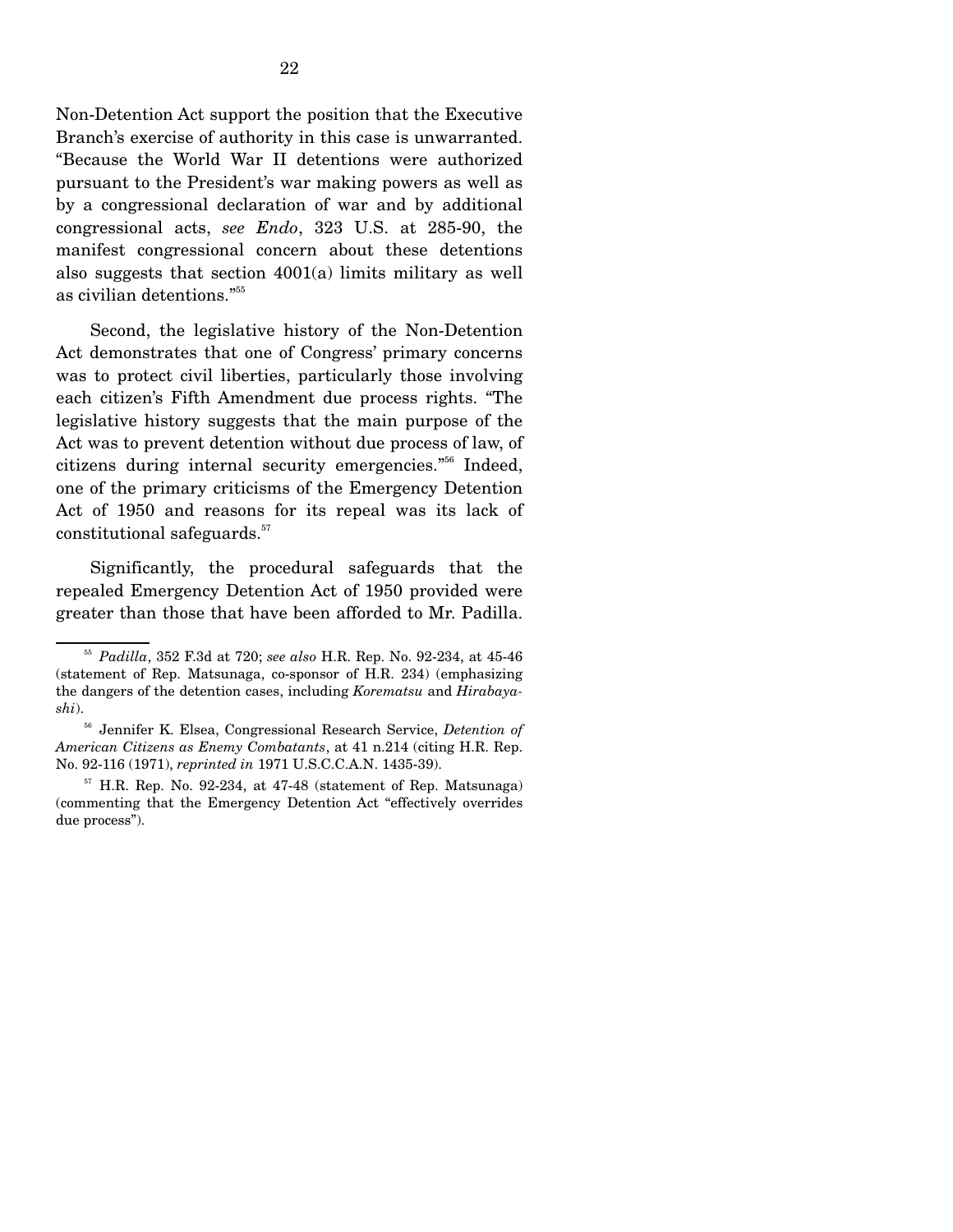They included a right to judicial review, a right to habeas relief, a right to know the charges being asserted, and a right to access to counsel. Moreover, one of three specific events (*i.e.*, Congress' declaration of war, the invasion of the United States, or an insurrection in aid of a foreign enemy) had to occur prior to a Presidential declaration of an "Internal Security Emergency."58 Despite these protections, Congress deemed the Emergency Detention Act of 1950 unconstitutional due to concerns that it did not adequately protect the citizen's rights to due process of  $law.<sup>59</sup>$ 

 In light of the legislative history of the Non-Detention Act and the fact that the Emergency Detention Act provided greater protections for American citizens than those currently being afforded Mr. Padilla, it seems incredible to suggest that the 92nd Congress intended to permit the President to authorize the indefinite detention of a United States citizen without *any* right to counsel, to have charges brought, or to a timely hearing, by merely declaring such person an "enemy combatant." There is nothing in the legislative history to indicate that Congress intended such a draconian result.

#### **C. Recent Congressional Actions Further Illustrate that the Non-Detention Act Applies to the Present Case.**

 Current members of Congress have recognized that the Non-Detention Act applies to the present case and

58 EDA § 102(b).

59 H.R. Rep. No. 92-116, at 4.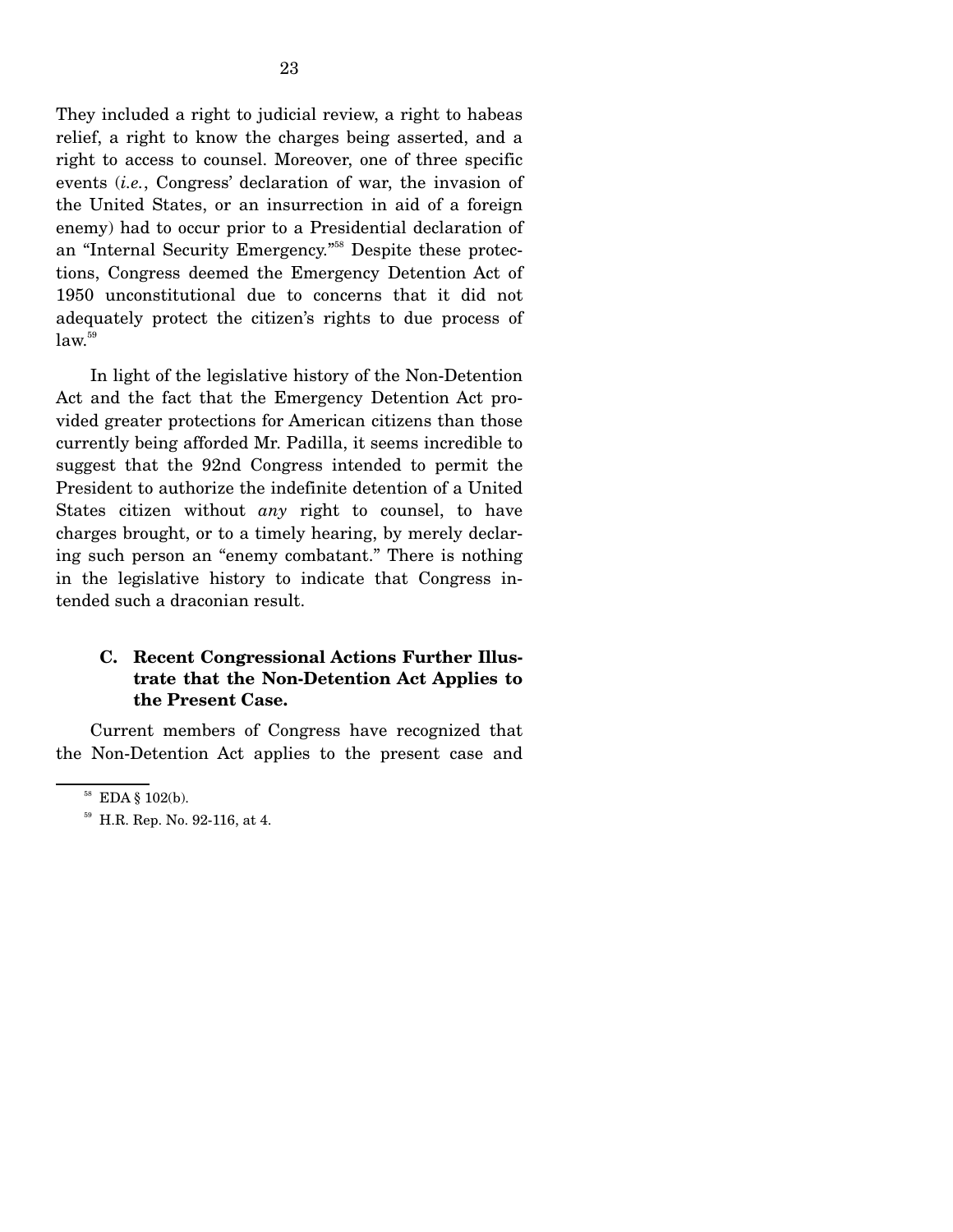have attempted to act in accordance with the statute's requirements. Representative Adam Schiff has proposed a bill, entitled the Detention of Enemy Combatants Act, which would authorize the President to detain an enemy combatant "who is a United States person or resident who is a member of al Qaeda or knowingly cooperated with members of al Qaeda[.]"<sup>60</sup> In addition the bill establishes "clear standards and procedures governing detention of a United States person or resident,"<sup>61</sup> including "timely access to judicial review to challenge the basis for a detention" and "access to counsel[.]"<sup>62</sup>

 In a statement released on February 20, 2004, Representative Schiff explained the purpose of the bill:

After our experience with the internment of Japanese-Americans during World War II, we must be vigilant to protect against the government's decision to detain any American without adequate review of the basis of its decision. While we must grant broad latitude to our armed forces when it comes to protecting national security, American citizens should not be held indefinitely upon the sole determination of one branch of government.<sup>63</sup>

 63 Press Release, Adam Schiff, *Rep. Adam Schiff Urges Congress to Act on Enemy Combatants Issue in Wake of Supreme Court Decision to Hear Padilla Case* (Feb. 20, 2004) (noting that the Supreme Court had stepped in "[i]n the wake of Congressional inaction"), *available at* http:// www.house.gov/apps/list/press/ca29\_schiff/022004PdillaSupCt.html.

60 H.R. 1029, 108th Cong. (2003).

<sup>61</sup> *Id.* § 4.

<sup>62</sup> *Id.*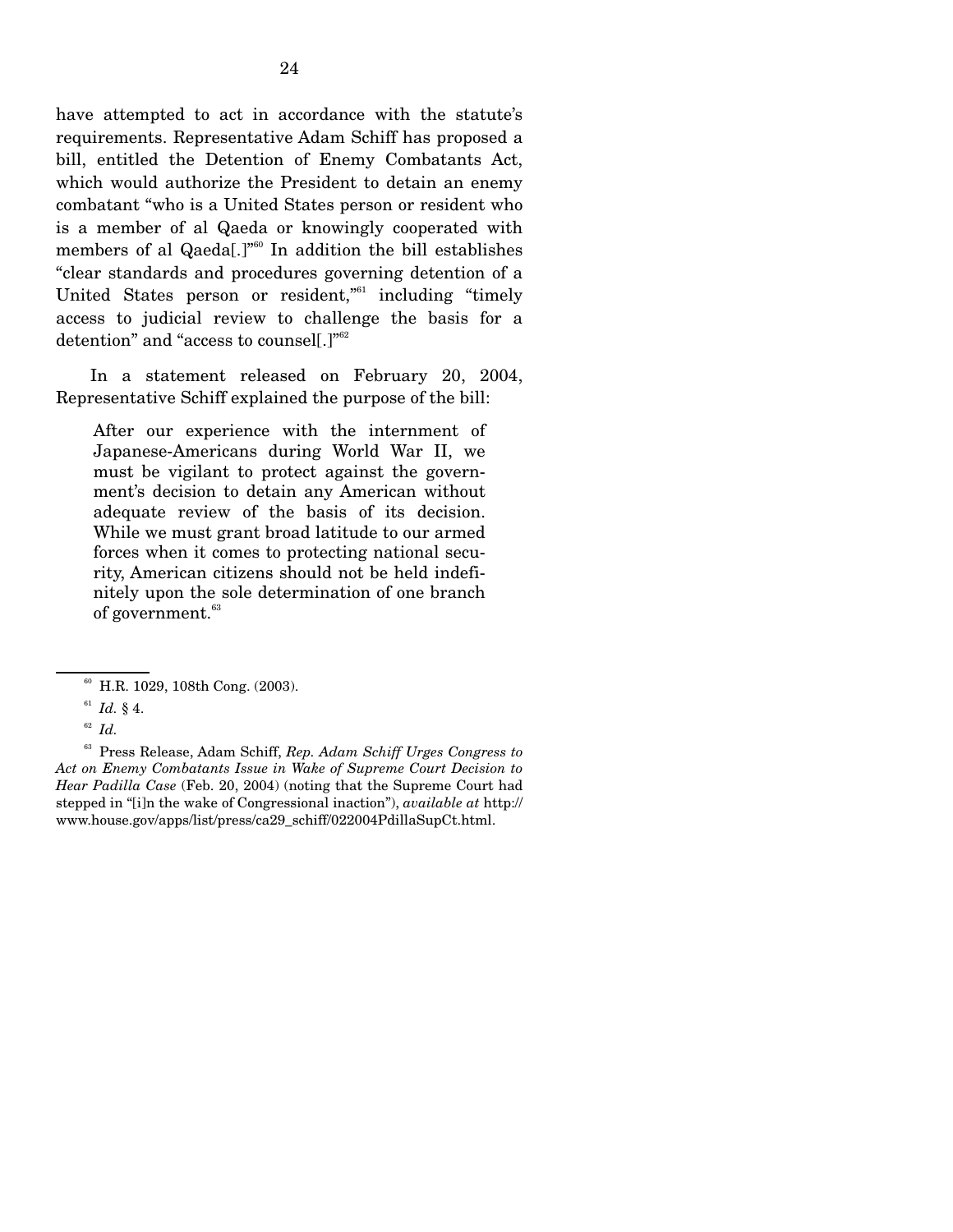If enacted into law, H.R. 1029 would provide the congressional authorization required under the Non-Detention Act. The bill states: "By this Act, the Congress authorizes the President to detain enemy combatants who are United States persons or residents who are members of al Qaeda, or knowingly cooperated with members of al Qaeda in the planning, authorizing, committing, aiding or abetting of one or more terrorist acts against the United States."<sup>64</sup>

 But Congress has not passed H.R. 1029, or any other legislation authorizing the detention of "enemy combatants." Thus, the President at present lacks the congressional authorization required under the Non-Detention Act. Regardless of how strongly the President may feel that Mr. Padilla is an "enemy combatant," he alone does not have unfettered authority to detain Mr. Padilla indefinitely, whether through civilian or military authorities.

### **III. "A CONSTANT CAUTION":**<sup>65</sup> **OUR COUNTRY CANNOT FORGET THE LESSONS LEARNED FROM THE DETENTION OF JAPANESE AMERICAN CITIZENS AND THE PASSAGE OF THE NON-DETENTION ACT**

 Time sometimes reveals the unforgivable nature of our actions. Many of our country's darkest episodes have occurred when we have failed to protect civil liberties during exigent times of war or in the name of national security. These failures are well-illustrated by the internment of

64 H.R. 1029, § 2(11)(12).

<sup>65</sup> *Korematsu v. United States*, 584 F. Supp. 1406, 1420 (N.D. Cal. 1984).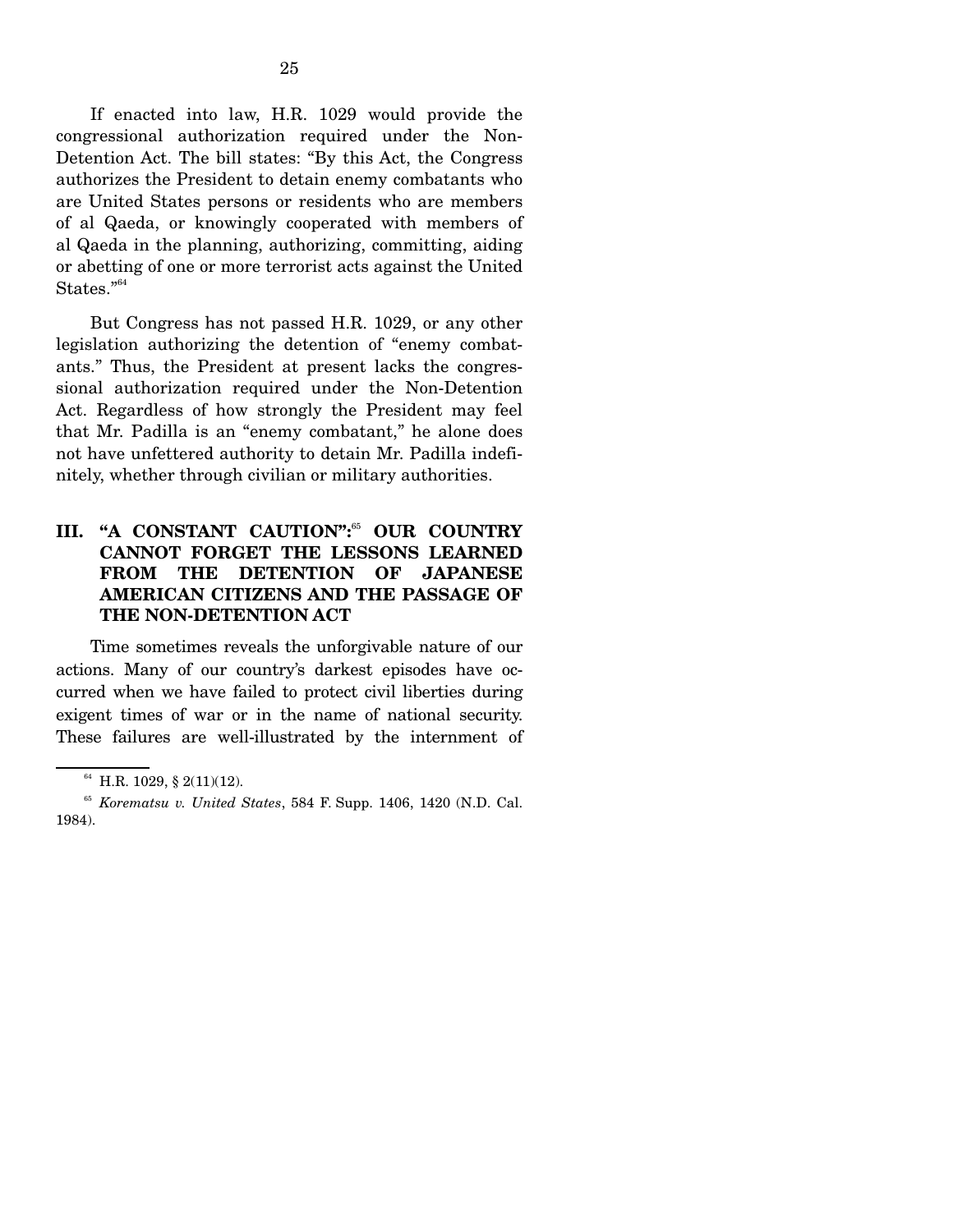American citizens of Japanese descent on American soil during World War II.

 At the time of the internments, the Court recognized that the Executive Branch could not act alone. It found that explicit congressional authority was necessary for such detentions.<sup>66</sup>

 In passing the Emergency Detention Act of 1950, Congress recognized that, in order to detain its own citizens during exigent times, certain procedural protections were necessary. These constitutional protections included access to counsel, the right to timely review, and the writ of habeas corpus.

 Then, in the 1970's, groups of citizens began voicing concerns that these protections were inadequate and could not justify the indefinite detention of American citizens. They expressed their fear of the possible ramifications of the Emergency Detention Act, *i.e.,* that during proclaimed periods of internal security emergencies, the government unilaterally could detain a citizen based on the "mere suspicion" that the detainee *may* engage in acts of espionage or sabotage.

 Congress also recognized these concerns. Rather than amend the Emergency Detention Act to provide further procedural protections, Congress chose to repeal it. In doing so, Congress recognized that the arbitrary detention

<sup>66</sup> *Endo*, 323 U.S. at 300-01; *see also* Steven I. Vladeck, *The Detention Power*, 22 Yale L. & Pol'y Rev. 153, 174 (2004) ("The Court, in a decision released on the same day as *Korematsu*, ordered Endo's discharge, largely because Congress had not explicitly authorized her confinement.").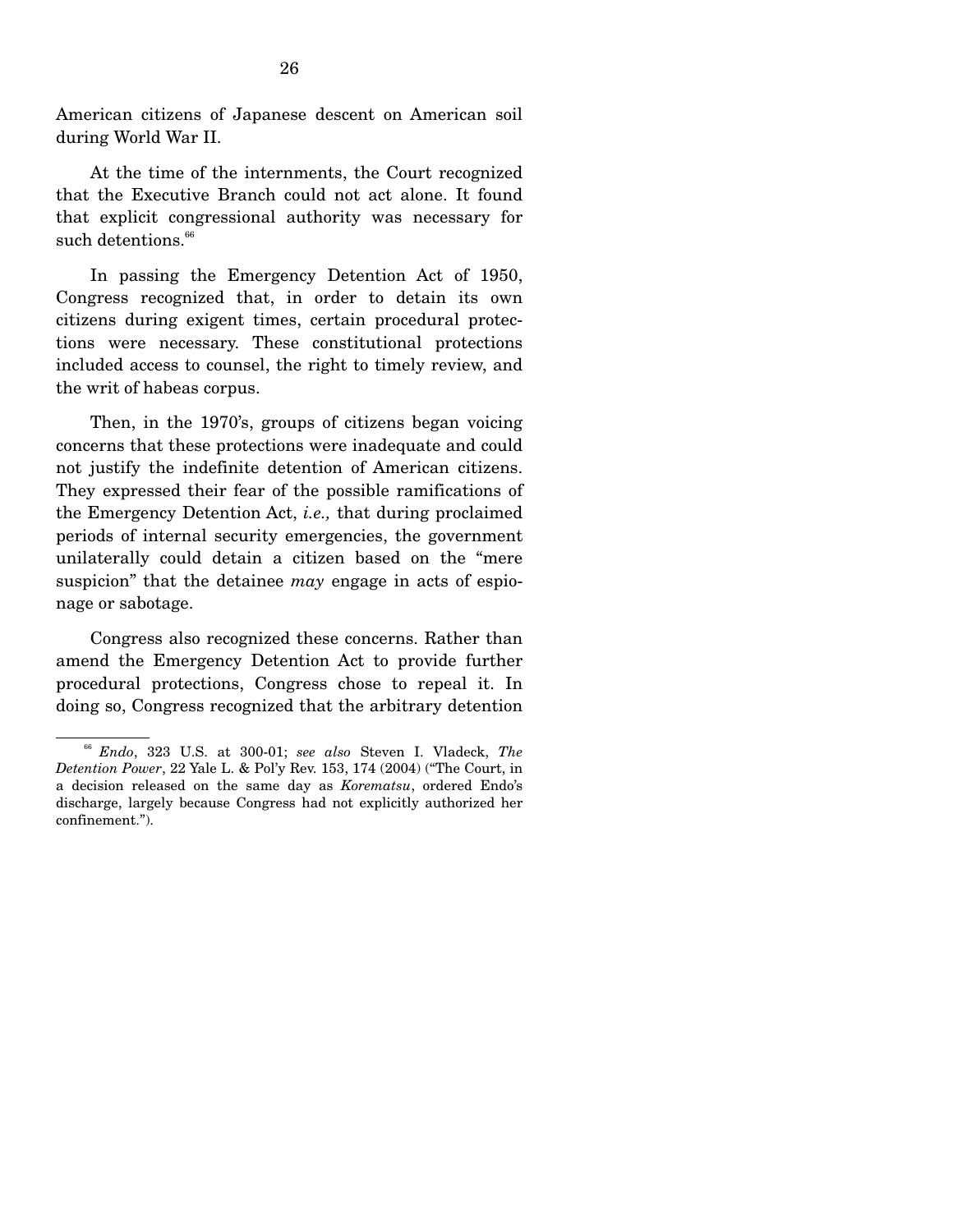of American citizens based on a proclamation by the President and an assortment of procedural protections was insufficient to protect the civil liberties and the freedoms at stake.

 These realizations continued, as we as a nation turned inward and faced the realities of our past and how we had treated our own citizens.<sup>67</sup> On February 19, 1976, President Gerald Ford declared that "February 19th is the anniversary of a sad day in American history" because it was "on that date in 1942 . . . that Executive Order No. 9066 was issued."68 He further asked "the American people to affirm with me this American Promise – that we have learned from the tragedy of that long-ago experience" and "that this kind of action shall never again be repeated."<sup>69</sup>

 In 1980, Congress established a Commission on Wartime Relocation and Internment of Civilians to review the circumstances surrounding Executive Order No. 9066, and its impact on people of Japanese ancestry.70 Comprised of former Congressional members, Cabinet members, and members of the Supreme Court, the Commission unanimously condemned the decisions

67 Eugene Kontorovich, *Liability Rules for Constitutional Rights: The Case of Mass Detentions*, 56 Stan. L. Rev. 755, 783 (2004) ("Congress has apologized for the Japanese detentions and paid compensation . . . . "); Frank H. Wu, *Profiling in the Wake of September 11: The Precedent of the Japanese American Internment*, 17 Crim. Just. 52, 56 (2002) (recounting the widespread regret for the internment of Japanese Americans).

68 Proclamation No. 4417, 41 Fed. Reg. 35,7741 (Feb. 19, 1976).

<sup>69</sup> *Id.*

70 Commission on Wartime Relocation and Internment of Civilians, *Personal Justice Denied*.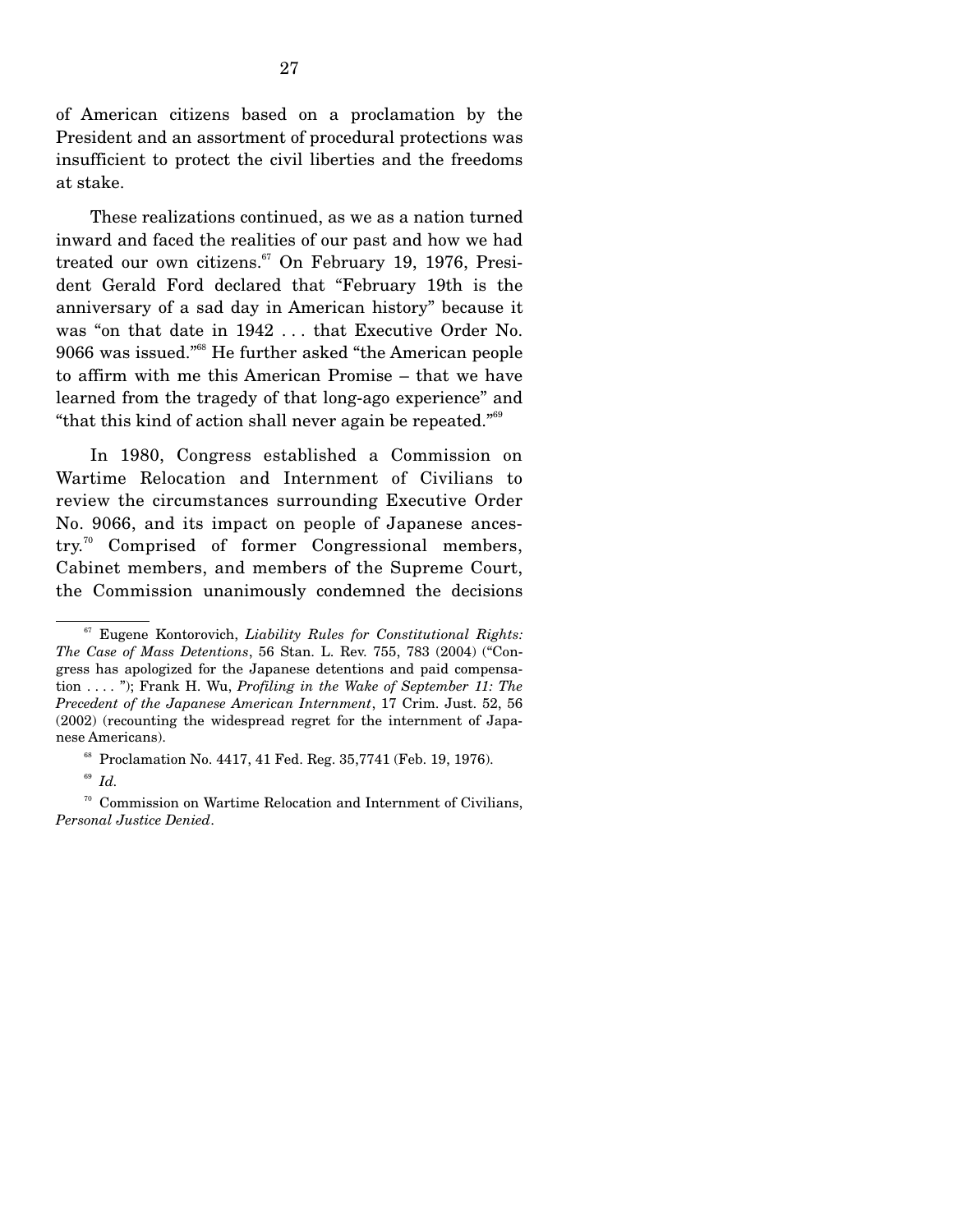justifying the internment of American citizens in this  $\mathrm{country.}^\mathrm{71}$ 

 Later, a federal district court vacated the 1942 conviction of Fred Korematsu, one of the many excluded and interned Americans of Japanese ancestry, for violating General DeWitt's orders.<sup>72</sup> The court found that the government had failed to inform the Court of crucial evidence during the Second World War, which justified correcting Mr. Fred Korematsu's conviction under the stringent standard of coram nobis.<sup>73</sup> In so doing, the court noted that the *Korematsu* case "stands as a constant caution that in times of war or declared military necessity our institutions must be vigilant in protecting constitutional guarantees."<sup>74</sup> It "stands as a caution that in times of distress the shield of military necessity and national security must not be used to protect governmental actions from close scrutiny and accountability."<sup>75</sup>

 On January 18, 1998, President Clinton presented Mr. Korematsu with the Presidential Medal of Freedom. In doing so, the President praised Mr. Korematsu's "extraordinary stand" and noted that "[i]n the long history of our country's constant search for justice, some names of

<sup>71</sup> *Id.*

<sup>72</sup> *Korematsu*, 584 F. Supp. at 1420.

<sup>73</sup> *Id.* at 1419.

<sup>74</sup> *Id.* at 1420.

<sup>75</sup> *Id.*; *see also* Susan Kiyomi Serrano & Dale Minami, *Korematsu v. United States: A "Constant Caution" In a Time of Crisis*, 10 Asian L.J. 37, 45-50 (2003) (noting that the significance of the *Korematsu* decision endures, especially after the September 11, 2002 terrorist attacks).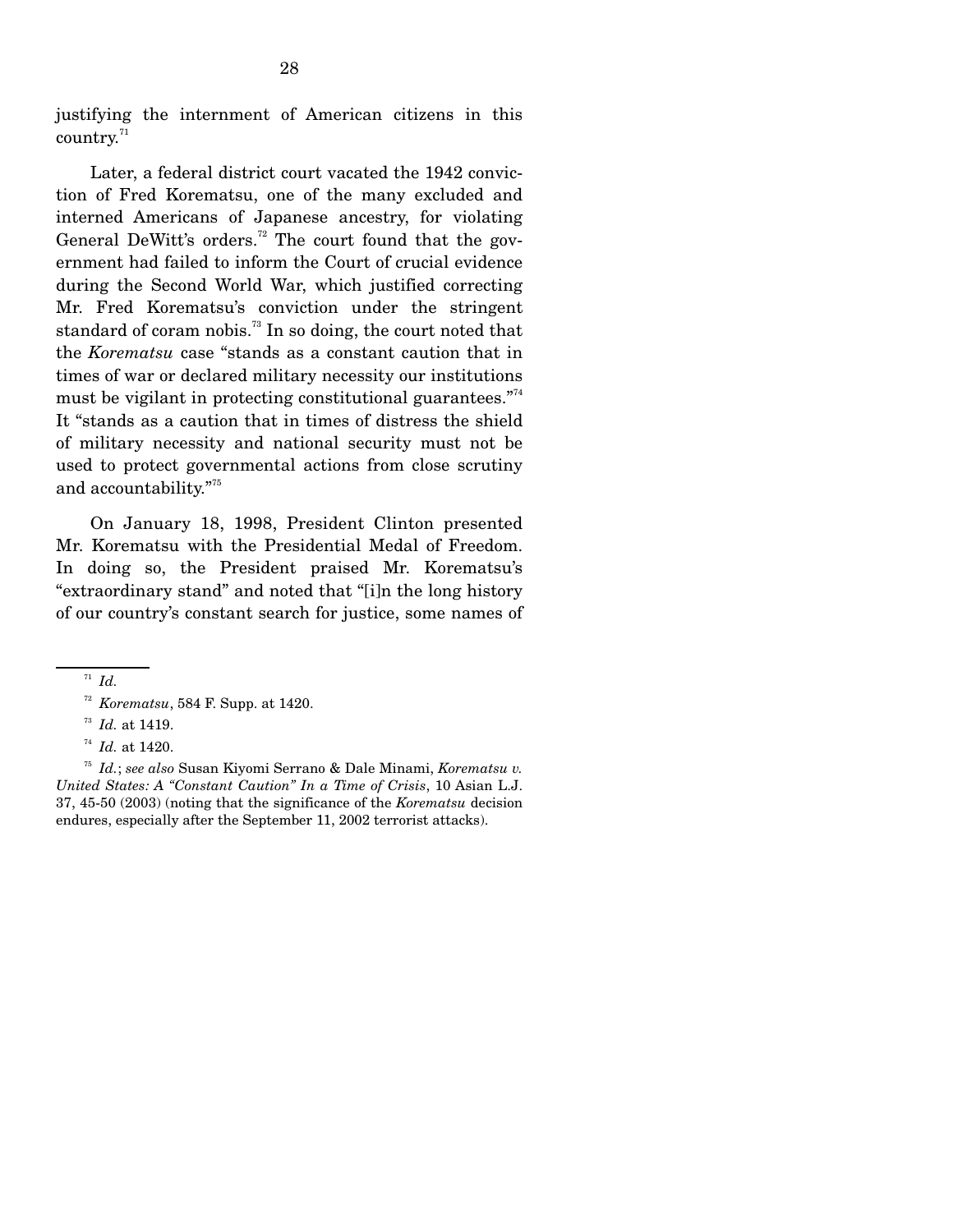ordinary citizens stand for millions of souls. Plessy, Brown, Parks . . . To that distinguished list, today we add the name of Fred Korematsu."<sup>76</sup>

--------------------------------- ♦ ---------------------------------

#### **CONCLUSION**

 Mr. Padilla has been indefinitely detained for almost two years without access to counsel or any communication with his family, based on the President's unilateral determination that Mr. Padilla is an "enemy combatant." No charges have been brought against him.

 This detention is unwarranted and cannot be justified by the government's claims that we face a time of national crisis. No one can dispute the horror inflicted upon the nation on September 11. However, as illustrated by the Japanese American detention and the repeal of the Emergency Detention Act, it is imperative that we carefully balance our concerns for safety and security with the liberties afforded us in our Bill of Rights. As stated by the Court in *United States v. Robel*, 389 U.S. 258 (1967), "[i]t would indeed be ironic if, in the name of national defense, we would sanction the subversion of one of those liberties  $\ldots$  which makes the defense of the Nation worthwhile."<sup>77</sup>

76 President Clinton's remarks at the Presidential Medal of Freedom Ceremony for Fred Korematsu on January 18, 1998, *available at* http://www.medaloffreedom.com/FredKorematsu.htm.

<sup>77</sup> *Robel,* 389 U.S. at 264.